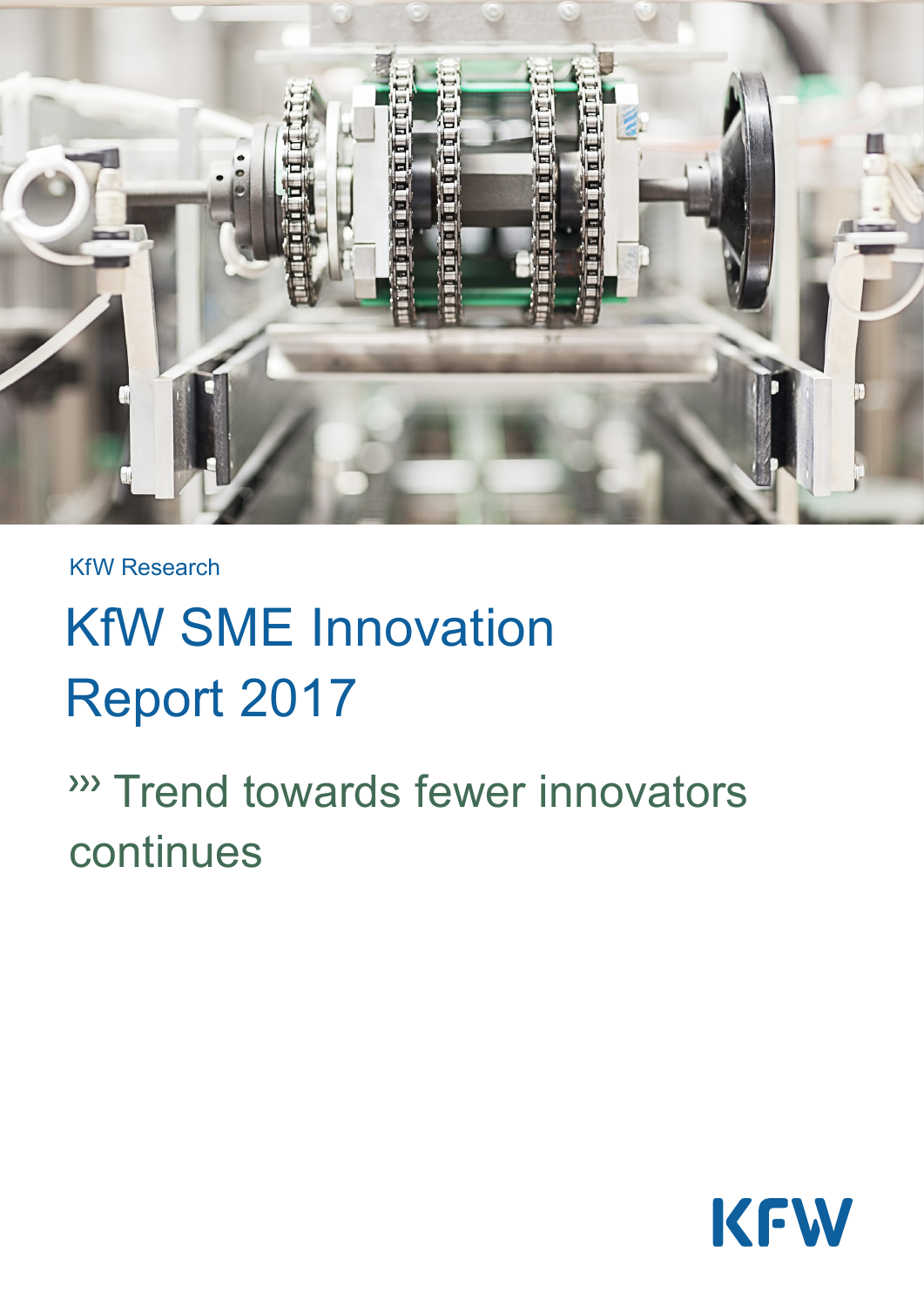#### **Imprint**

Published by KfW Group Economics Department Palmengartenstrasse 5-9 60325 Frankfurt am Main Phone +49 69 7431-0, Fax +49 69 7431-2944 www.kfw.de

Editor KfW Group Economics Department research@kfw.de

Author Dr Volker Zimmermann Phone +49 69 7431-3725

Copyright Title Page Source: Getty Images / Photographer Martin Barraud

Frankfurt / Main, March 2018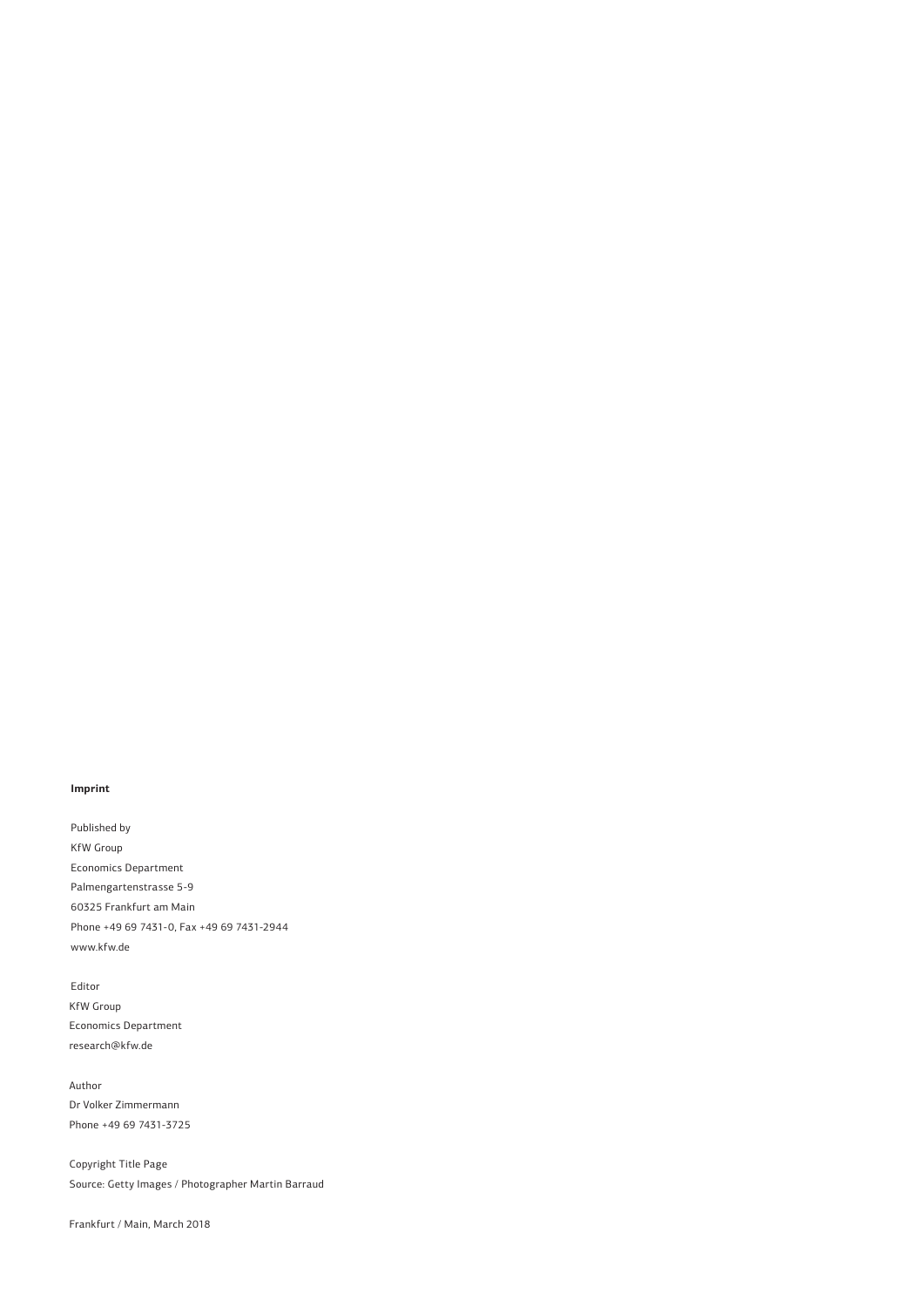# **Trend towards fewer innovators continues**

The share of innovators – that is, the proportion of innovative enterprises in the overall SME sector – has recently risen by five percentage points to 27%. The number of innovative SMEs has thus grown by 199,000 to a good one million enterprises. The share of innovative SMEs has strongly recovered from the slump of the previous year but it is still below the level of the period 2012/2014. The recovery does not therefore signal a reversal of the long-term trend towards fewer innovators. The proportion of innovative SMEs has dropped by a good one third from the peak reached in 2004/2006.

SMEs spent EUR 32.2 billion on innovation in 2016. Unlike the share of innovators, total innovation expenditure has remained almost unchanged since as far back as the mid-1990s.

This underscores that a gap is opening up in SME innovation activity. On the one hand, more and more SMEs are abandoning innovation activities of their own. This mainly applies to formerly imitative product innovators. The remaining innovators on the other hand are investing more and more in innovation activity. The share of SMEs conducting research and development (R&D) of their own has been nearly steady in the past seven surveys, with values oscillating between 9 and 11%.

The trend towards fewer innovators is reflected in company turnover: In 2004, 43% of SMEs were still able to generate more than half their turnover with their innovations. That share has dropped to 25%. The share of SMEs that generate only up to one tenth of their turnover from innovations, however, has risen from 30 to 59%.

Financing innovation is fundamentally different from financing investments in tangible assets. SMEs fund 82% of their innovation expenditure from their own resources and only 9% with bank loans. The corresponding shares for investment in tangible assets are 50 and 30%, respectively. The reason is that external providers of debt capital are very reluctant to finance innovation because they find it hard to assess opportunities and risks. In addition, innovation projects generate only few tangible assets that are suitable as collateral for bank loans.

Different factors have contributed to the long-term trend towards fewer innovators and various

approaches are needed to stop the decline. Economic policy has a mandate to not only stabilise the currently robust business cycle but also to revive start-up activity. This replenishes the supply of innovative SMEs.

Businesses need to build innovation skills. To achieve this, they need to more strongly systematise learning and innovation processes and play an active role in training and ongoing education. This allows them to harness and develop the skills of its employees and enables them to recruit new staff. Economic-policy measures can provide important support here and in the transfer of scientific-technical expertise. Mitigating difficulties in accessing finance – which represent a significant barrier for many businesses that have no innovation activities – is a key mandate of economic policy.

Trailblazers' innovation efforts should also receive more support. Raising target R&D expenditure to 3.5% of GDP and introducing tax incentives to promote R&D in Germany are key measures in this regard.

Economic growth across a broad front is a prerequisite for bringing higher levels of income and prosperity to wide sections of the population. The decline in productivity growth in Germany has been observed for decades and is a cause for concern. It reduces the scope for income growth.

The classic drivers of economic growth – corporate investment and demographic development – can hardly be expected to provide any expansionary impetus anymore. Corporate investment as a percentage of economic output has fallen in a long-term comparison, and in the coming years the demographic trend is set to significantly exacerbate the skills shortage that is often being deplored already.<sup>[1](#page-16-0)</sup>

On the other hand, investment in intangible capital such as education and innovation expenditure has become more significant in the past years. Innovation improves the allocation of resources, leads to improved products and services and accelerates structural change.[2](#page-16-1) This improves competitiveness and creates additional employment – provided the labour force potential has the necessary skills.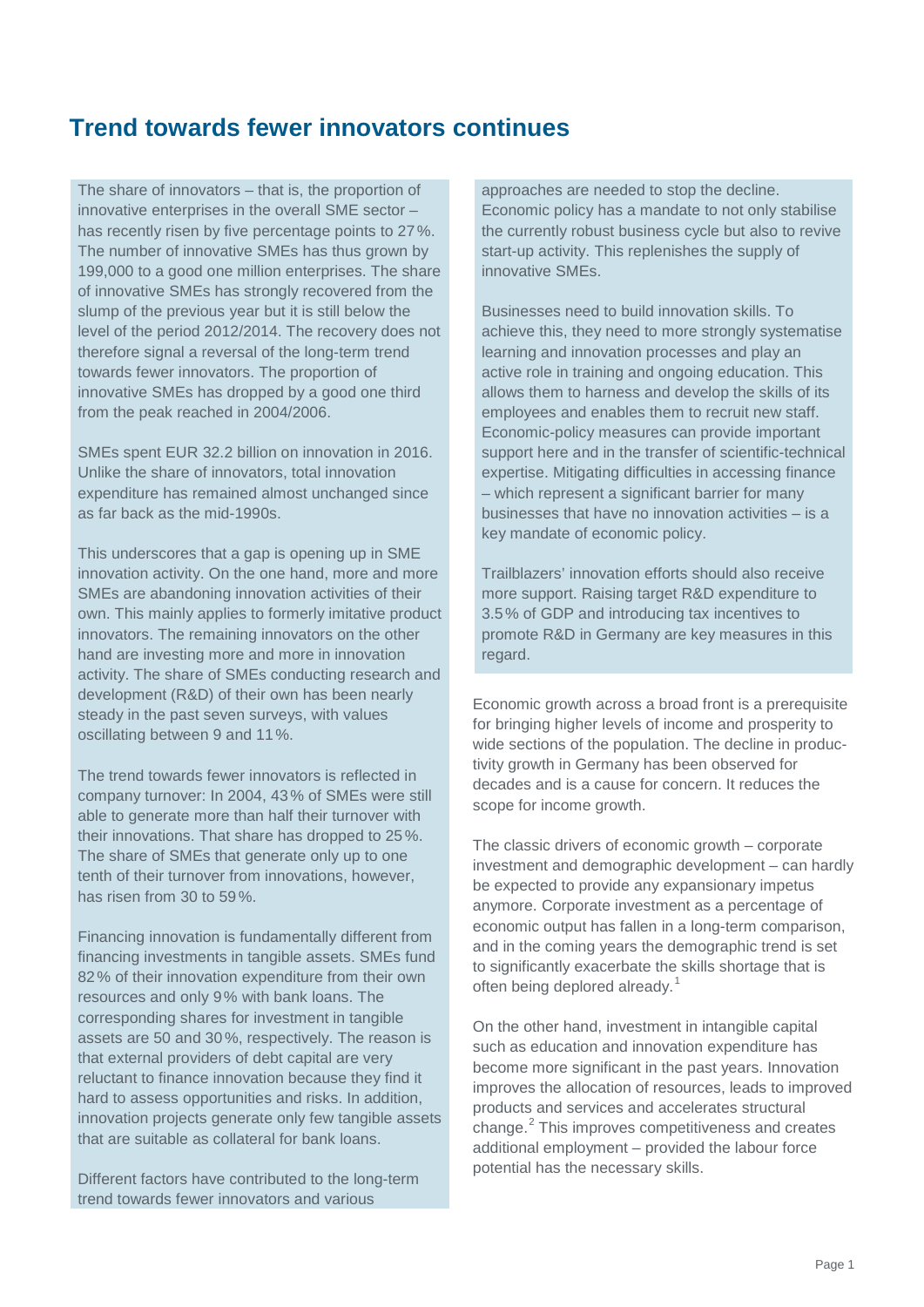Numerous studies confirm the positive impact of innovation on employment, turnover, returns and productivity.[3](#page-16-2) Innovation is therefore an important prerequisite for businesses to position themselves in the market and successfully compete with others. Digitalisation as a specific type of innovation activity is currently being ascribed high potential for efficiency improvements and the development of new products, services and business models. We explore the 'special case' of digitalisation in the SME sector in a separate report.

# **Innovation means more than research and development**

It is often overlooked that something newly introduced is an innovation not just if it is based on research (such as driver assistance systems or navigation devices with real-time traffic information). Small and medium-sized enterprises, in particular, often develop innovations out of the normal production process (e.g. 'learning-bydoing and using') or in cooperation with customers and suppliers ('learning-by-interacting').<sup>[4](#page-16-3)</sup> Innovation may also mean the introduction of a new food delivery service or a type of ice cream with a new flavour. A product (including a service) or manufacturing process is regarded as an innovation when it is new or significantly improved in essential aspects for the relevant enterprise or the market.<sup>[5](#page-16-4)</sup>

#### **A rebound at the current margin but the trend to fewer innovators continues**

After the slump in the previous period, the share of SME innovators – that is, enterprises that bring forth innovations – increased sharply in the period under review by nearly 5 percentage points to 27%  $(2014/2016)$  $(2014/2016)$  $(2014/2016)$  (Figure 1).<sup>6</sup> Currently there are a good one million innovative small and medium-sized enterprises. This figure increased by 199,000 enterprises on the previous year. But this increase does not mean a reversal of the trend to fewer innovators in the SME sector which has persisted since the middle of the last decade. The share of innovators is still below the levels achieved in 2011/2013 or 2012/2014. Compared with the peak reached in 2004/2006, the share of SME innovators has fallen by more than one third.

The current increase in the share of innovators is due to the trend in both process and product innovators. Both types of innovation increased by three percentage points. For the share of process innovators, that is in line with the level achieved before the slump of the previous year. The share of product innovators, in turn, was lower than in 2011/2013 or 2012/2014. At 19 and 16%, respectively, 705,000 SMEs introduced new or improved products into the market and 594,000 SMEs

# **Figure 1: Development of innovators among SMEs**

In per cent



 $\rightarrow$  Innovator  $\rightarrow$  Product innovator  $\rightarrow$  Process innovator

Note: Figures extrapolated to the number of enterprises. Source: KfW SME Panel, own calculations modernised their manufacturing processes.

SMEs' medium-term business expectations increased significantly from the low levels of the year 2014 (14.5 balance points) to just under 21 balance points in 2016 (Figure 2). The current rise is likely due to the fact that many small and medium-sized enterprises are more optimistic about where the economy is heading than in the previous period. However, the development of the share of innovators generally depends on a number of factors.

# **Figure 2: Development of SMEs' turnover expectations**

Balance of positive minus negative responses on three-year turnover expectations



Note: Figures extrapolated to the number of enterprises.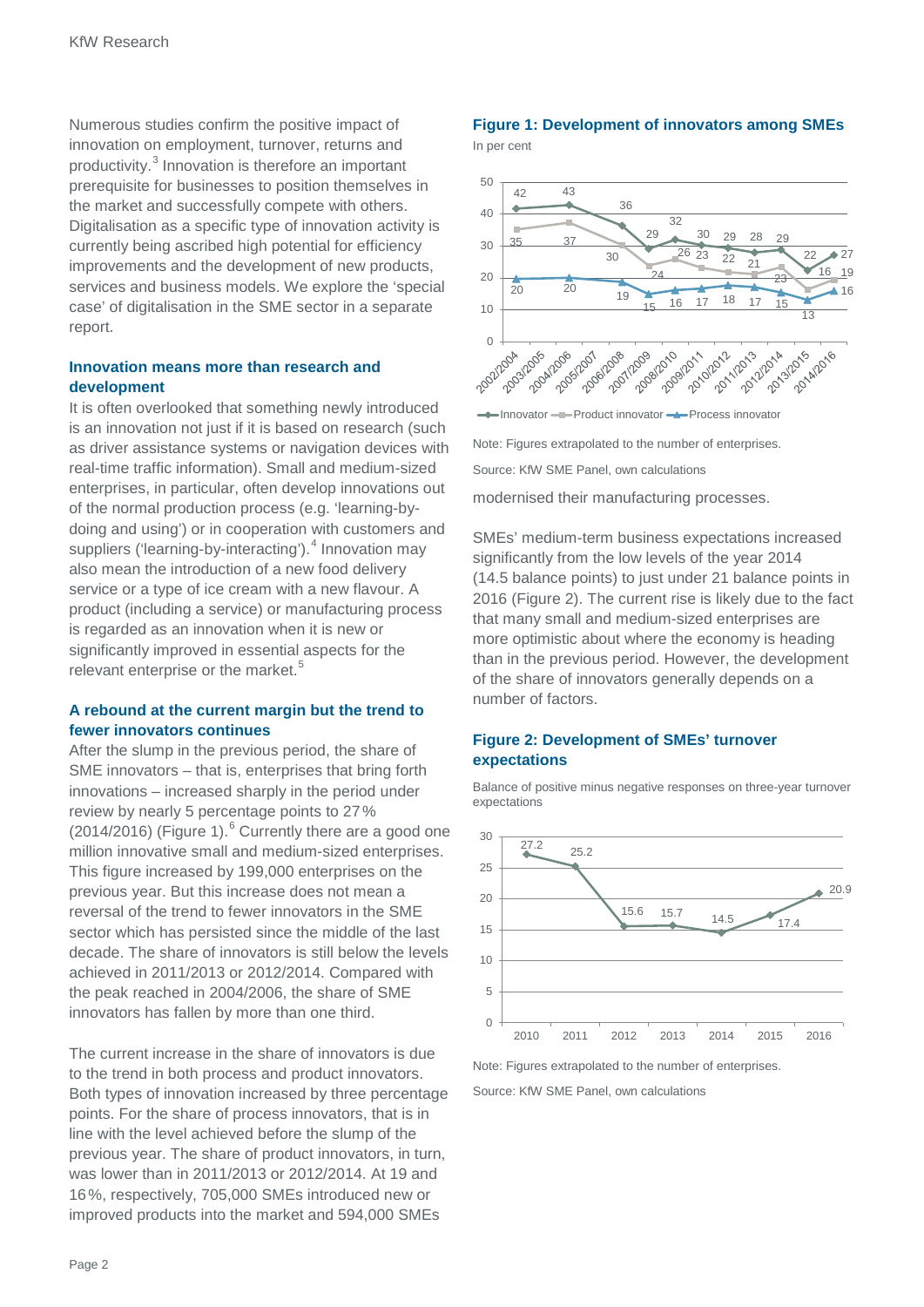# **New-to-market innovations vs. product imitations: economic recovery mainly bolsters imitative innovations**

Positive turnover expectations greatly boost product innovation because new products and services penetrate the market particularly easily when demand increases. Development and market introduction are then easier to finance, too. Process innovations also respond indirectly to the business cycle because changes in manufacturing processes are often needed as well to make new products.

# **Figure 3: Product innovators: new-to-market innovations and imitations**





**Product innovator with imitation** 

Note: Figures extrapolated to the number of enterprises.

Source: KfW SME Panel, own calculations

During favourable cyclical phases, enterprises focus on imitative innovations that can be implemented quickly. Imitative innovations are defined as the adoption of 'inventions' from competitors – possibly with certain modifications. Accordingly, changes in the share of product imitators generally tend to be volatile. The share of SMEs with product imitations has recently increased by two percentage points on the previous period (Figure 3). Since its peak, however, this share has fallen most sharply – by more than half since 2004/2006.

The adoption of inventions and ideas from competitors constitutes the bulk of innovations. The diffusion of new developments is important from a macroeconomic point of view because it ensures more efficient use of resources as well as competitiveness across the overall economy. The benefit of imitative innovations for consumers is that as the number of suppliers (and users) rises, the price of the products or services tends to drop. [8](#page-16-7)

New-to-market innovations are planned not so much

for the short term but out of strategic considerations. They usually require higher innovation expenditure and longer development phases than imitative innovations.<sup>[9](#page-16-8)</sup> However, a new-to-market innovation does not necessarily mean that the product is being offered for the first time in the world. Rather, new-to-market innovation always refers to the market that is relevant for the innovator. Particularly for businesses that operate solely on local markets, new-to-market innovation therefore often cannot be equated to 'new-to-worldmarket innovation'. So, for example, a newly opened restaurant serving foreign cuisine can be a new-tomarket innovation in a particular city if there has been no such restaurant there previously.

The share of businesses introducing new-to-market innovations typically varies only little across the economic cycle. In the SME sector, that share has been between 4 and 6 % since 2008/2010. In absolute figures, some 557,000 SMEs developed imitative product innovations and 148,000 new-to-market (product) innovations in 2014/2016.

# **Innovator shares are growing in all company size classes**

The recovery of the share of innovators on the previous year can be seen in all company size classes (Figure 4). $^{10}$  $^{10}$  $^{10}$  In enterprises with five to fewer than 10 employees, the rebound was strongest, at 10 percentage points. It was in this group of enterprises that the share of investors had dropped most sharply in the previous period. The share of innovators is therefore back to the level of 2012/2014 in three of the four size classes surveyed. Only in small enterprises (with fewer than five employees) is the share of innovators still below the level of that period, at 24%.

# **Figure 4: Innovators by company size**





Note: Figures extrapolated to the number of enterprises.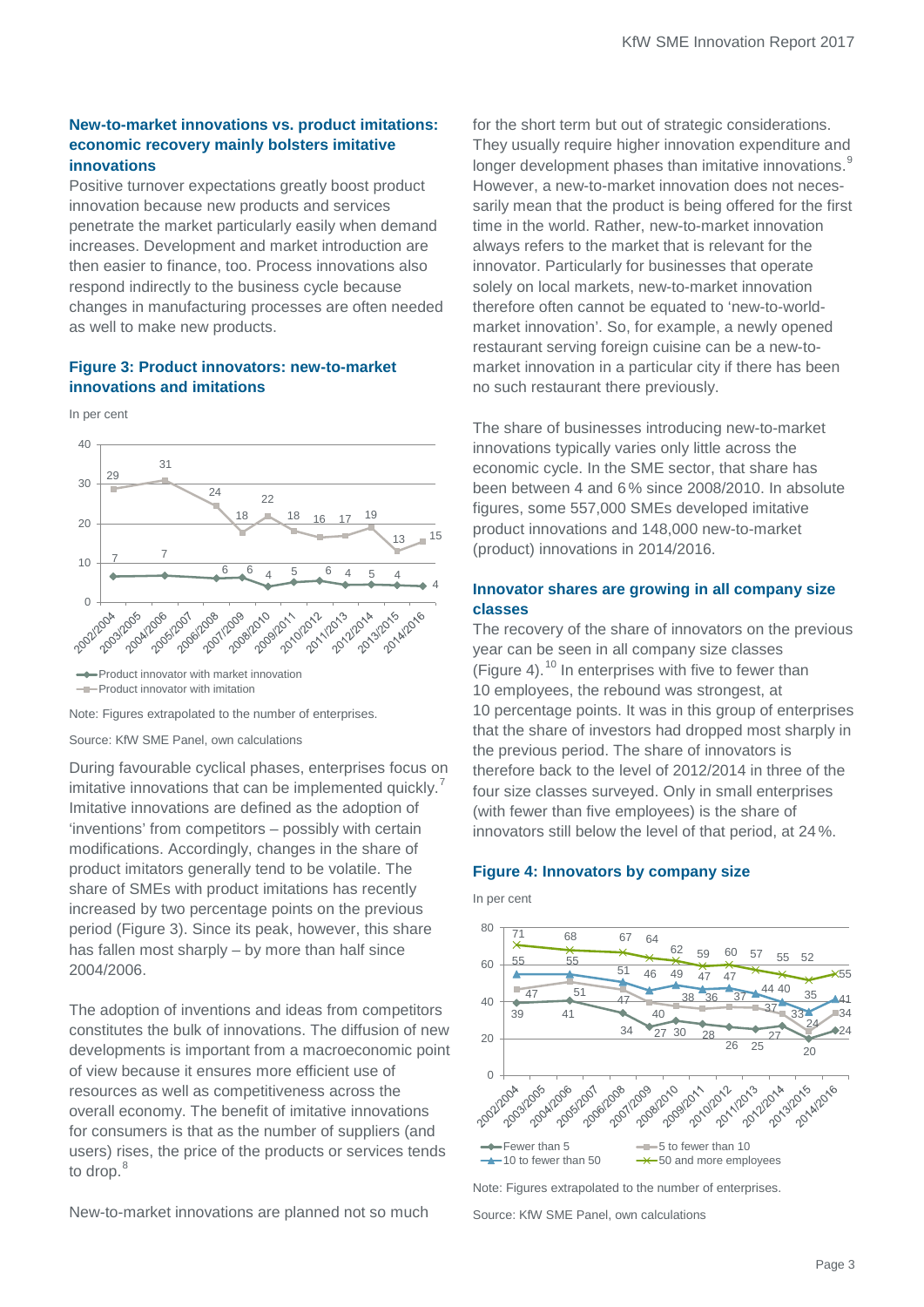However, the current increase should not obscure the fact that the share of innovators has decreased in all size classes since the middle of the last decade. The smaller the surveyed companies are, the greater the loss of innovators. The decrease was lowest among enterprises with 50 and more employees, at just under one fifth (compared with 2004/2006). In enterprises with fewer than five employees, by contrast, the drop was more than two fifths. The pronounced decline in the share of innovators among small businesses presumably reflects the diminishing share of innovators with (product) imitations set out above.

#### **Small enterprises innovate less**

Across the entire observation period, enterprises innovate less often the smaller they are. The reasons for this are that small businesses have fewer resources and less market coverage. These disadvantages are exacerbated by the fact that innovation projects often cannot be split up at will.<sup>[11](#page-16-10)</sup> Minimum project sizes and high fixed costs mean that innovations place a higher financial strain on small enterprises than on large ones.<sup>[12](#page-16-11)</sup>

#### **Share of innovators is rising again in all sectors**

A sector analysis shows that innovation activity has recently increased at least moderately in all business sectors (Figure 5). At eight percentage points on the previous period, other (non-R&D-intensive) manufacturing has had the highest increase. 'Other manufacturing' comprises the food and animal fodder production and metal products industries, for example.

#### **Figure 5: Innovators by industry**

In per cent



Note: Figures extrapolated to the number of enterprises.

Source: KfW SME Panel, own calculations

The share of innovators in R&D-intensive manufacturing (such as mechanical engineering, electronics and chemicals), on the other hand, grew by only one percentage point, the lowest rate. This muted development is not surprising. In the course of the recovery after the financial and economic crisis, the strong increase was already one year behind most other economic sectors. This presumably reflects the fact that innovations in this sector are more often based on research and development (R&D) and require longer development periods.

#### **Long-term decline is most pronounced in construction and services**

With values around one fourth, manufacturing saw the lowest long-term decline in the shares of innovators (compared with 2004/2006). R&D-intensive manufacturing in particular bucked the general downward trend for a long time. With the exception of the slump during the financial and economic crisis, the proportion of innovators in the R&D-intensive manufacturing industries remained nearly stable up to the period of 2010/2012. Only in the past few years did innovation activity decline noticeably in R&D-intensive manufacturing industries as well.

In the service sector, the share of innovators decreased by just under two fifths and only in the construction sector did it drop even more sharply since 2004/2006 (-48%). Services – especially other services such as hospitality, transport and storage – and construction are also the sectors that are typically the least innovative.

#### **Share of innovators has rebounded especially among regionally active businesses**

It was primarily the regionally operating firms that expanded their share of innovators, posting a six percentage-point increase on the previous period. Thus they have recovered from the slump of the previous period. At the current margin, internationally operating businesses also show moderate gains (Figure 6). The generally higher share of innovators in that segment trended downward in the course of the weak growth phase in Europe from 2011/2013 and only began to recover in the period under review. As enterprises with international operations often belong to the R&D-intensive manufacturing sector, the hesitant recovery can probably be attributed to the longer development periods for R&D-based innovations – besides uncertainties resulting from geopolitical events such as Brexit and the outcome of the US presidential election.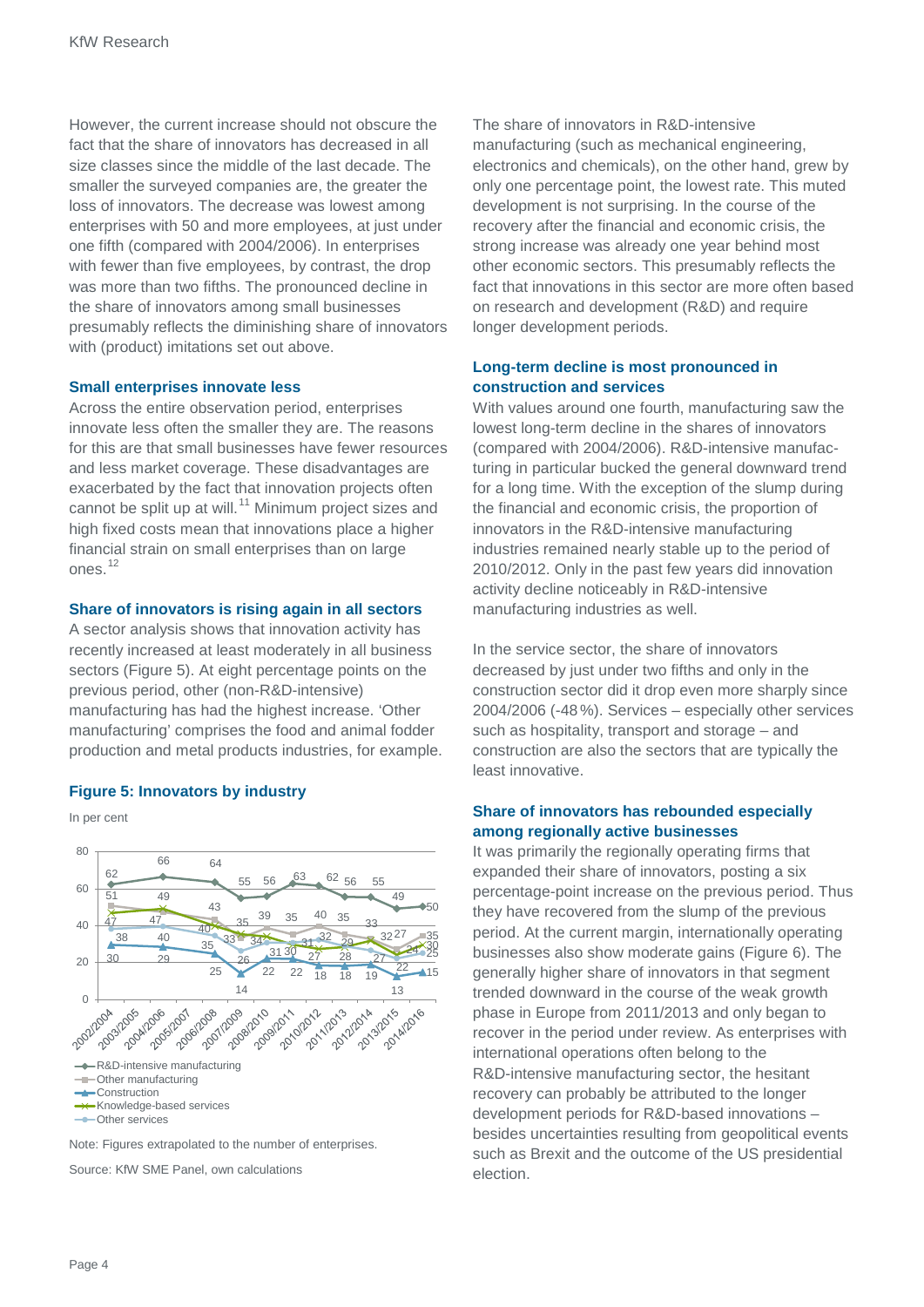#### **Figure 6: Innovators by sales region**

In per cent



Note: Figures extrapolated to the number of enterprises.

Source: KfW SME Panel, own calculations

#### **Innovation expenditure down slightly**

SMEs' expenditure on innovation developed steadily in the past years, although it is currently slightly lower than in the previous years, at EUR 32.2 billion (Figure 7).<sup>[13](#page-16-12)</sup> Innovation expenditure includes all expenditure on innovation including personnel costs and capital expenditure related to developing innovations and bringing them into the market.<sup>[14](#page-16-13)</sup>

# **Figure 7: Aggregate innovation expenditure**

in EUR bn



Note: Values extrapolated from the number of employees.

A long-term comparison (on the basis of the surveys by the Centre for European Economic Research  $-$  ZEW<sup>[15](#page-16-14)</sup>) shows that innovation expenditure incurred by enterprises with up to 499 employees has changed only little in real terms (i.e. adjusted by inflation) since the mid-1990s. Along with the decreasing rate of innovators, this shows that while innovation expenditure has remained at almost the same level, it is concentrated in increasingly fewer SMEs. The figures ascertained by the ZEW also demonstrate that small and medium-

# **Figure 8: Aggregate innovation expenditure by enterprise size**



Note: Values extrapolated from the number of employees.

Source: KfW SME Panel, own calculations

sized enterprises are unable to keep up with increases in large-scale enterprises' innovation expenditure.<sup>[16](#page-16-15)</sup>

Small enterprises (with fewer than five employees) have contributed to the decrease in innovation expenditure at the current margin by reducing their expenditure by EUR 1.6 billion on 2015, thereby continuing the trend of previous years in this group. In addition, innovation expenditure incurred by large SMEs (with 50 and more employees) has settled on the levels of the years 2013 and 2014 after increasing in the previous year (Figure 8).

# **Internal funds are the dominant source of innovation funding**

Internal funds such as current cash flow, reserves and cash reserves are by far the most important sources of innovation funding. SMEs cover 82% of their innovation expenditure from these funds. Bank loans rank second with 9%. Promotional funds such as promotional loans, promoted equity, grants and subsidies account for 6% of SMEs' innovation expenditure. All remaining sources of funding such as mezzanine capital, third-party investments and leasing amount to 3% (Figure 9).

Innovation funding thus differs greatly from investment funding, in which internal funds amount to merely half the investment expenditure and bank loans  $30\%$ .<sup>[17](#page-16-16)</sup>

The low proportion of bank loans is likely due to the fact that assessing the chances of success of innovation projects is a challenge for credit institutions in particular. Moreover, for potential lenders the relatively low funding volumes mean an unfavourable ratio between transaction costs and returns, so that it is often not worthwhile for them to commit funds (and

Source: KfW SME Panel, own calculations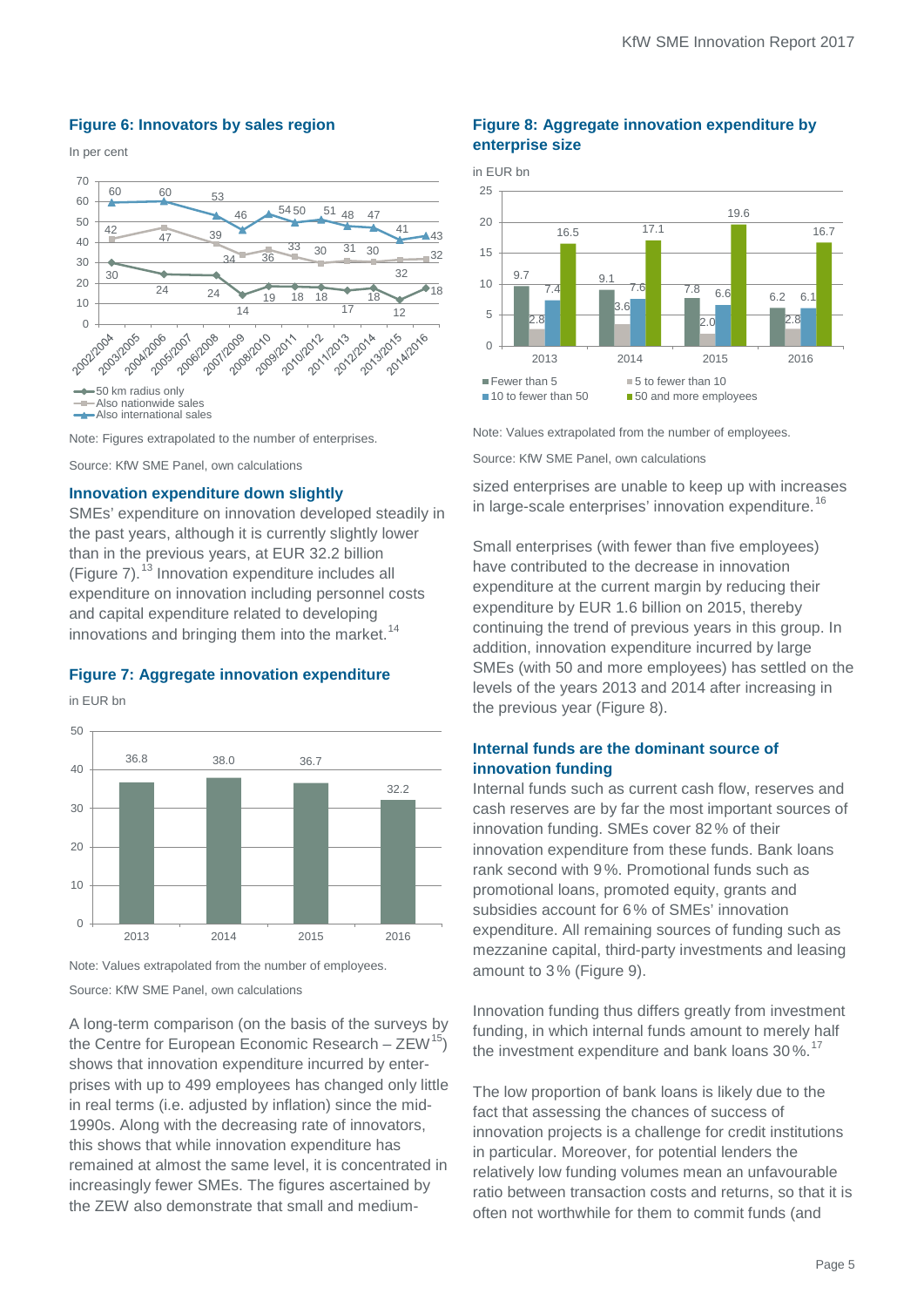perform the necessary project appraisal). At the same time, tangible investments constitute only a small share of the investment expenditure. As a result, innovation projects generate only a limited amount of assets that could be used as collateral for bank loans.<sup>[18](#page-16-17)</sup>

# **Figure 9: Comparison of innovation and investment funding**

Proportions of funding sources in relevant expenditure in per cent



 $\blacksquare$ Internal funds  $\blacksquare$  Bank loans  $\blacksquare$  Promotional funds  $\blacksquare$  Other sources

Note: Values extrapolated from the number of employees.

Source: KfW SME Panel, own calculations

#### **Internal financing capacity grows with company size**

The share of internal funds in innovation expenditure is highest in small SMEs with fewer than five and in large SMEs with 50 or more employees (Figure 10).

In small enterprises, this is likely attributable to the fact that these firms typically request only low amounts of finance while presenting the highest risk from the lender's perspective. Thus, the risk of failure is gener-ally highest in small (and young) enterprises.<sup>[19](#page-16-18)</sup> At the same time, innovation projects put a higher strain on small firms than larger ones. This is evidenced by the fact that small innovators invest a higher share of their turnover in innovation than large ones. $20$  Small firms therefore have less opportunity to diversify risks, for instance by conducting several projects at once. On average, enterprises with 5 to 19 employees, for example, carry out two to three innovation projects at the same time. But enterprises with 500 to 999 employees work on average on 22 projects at once.<sup>[21](#page-16-20)</sup>

For large SMEs, on the other hand, the primary driver for using more internal sources is likely to be their high internal funding capacity. The share of bank loans in innovation expenditure initially rises with company size, in opposition to the share of funds obtained from internal sources. The share of bank loans drops again in firms with a workforce of ten and above.

#### **Figure 10: Innovation funding by company size**

Proportions of funding sources in innovation expenditure in per cent



Note: Values extrapolated from the number of employees.

Source: KfW SME Panel, own calculations

#### **Bank loans are uncommon in R&D projects**

It can also be observed that the greater the share of R&D in an enterprise's investment expenditure, the higher the share of internal funding. Enterprises without R&D cover 79% of their innovation expenditure from internal funds. When R&D expenditure rises to more than 90% of total innovation expenditure, internal funding also grows to a share of 88%. Conversely, when the R&D share increases, the proportion of bank financing drops from 11 to 3% (Figure 11). $^{22}$  $^{22}$  $^{22}$  One likely reason for this is the fact that the inhibitory characteristics occur in R&D projects in concentrated form. The consequence is that bank loans are increasingly refused or offered only at a high risk premium, so that bank loans come about less often.

# **Figure 11: Innovation funding by R&D intensity of innovation expenditure**



Proportions of funding sources in relevant expenditure in per cent

Internal funds  $\blacksquare$  Bank loans  $\blacksquare$  Promotional funds  $\blacksquare$  Other sources

Note: Values extrapolated from the number of employees. Source: KfW SME Panel, own calculations

Innovation projects with an R&D share of more than 50 %, in turn, are financed more with promotional funds. Here the share of promotional funds ranges between 7 and 8 %. Promotional funds thus benefit enterprises with high R&D expenditure in particular.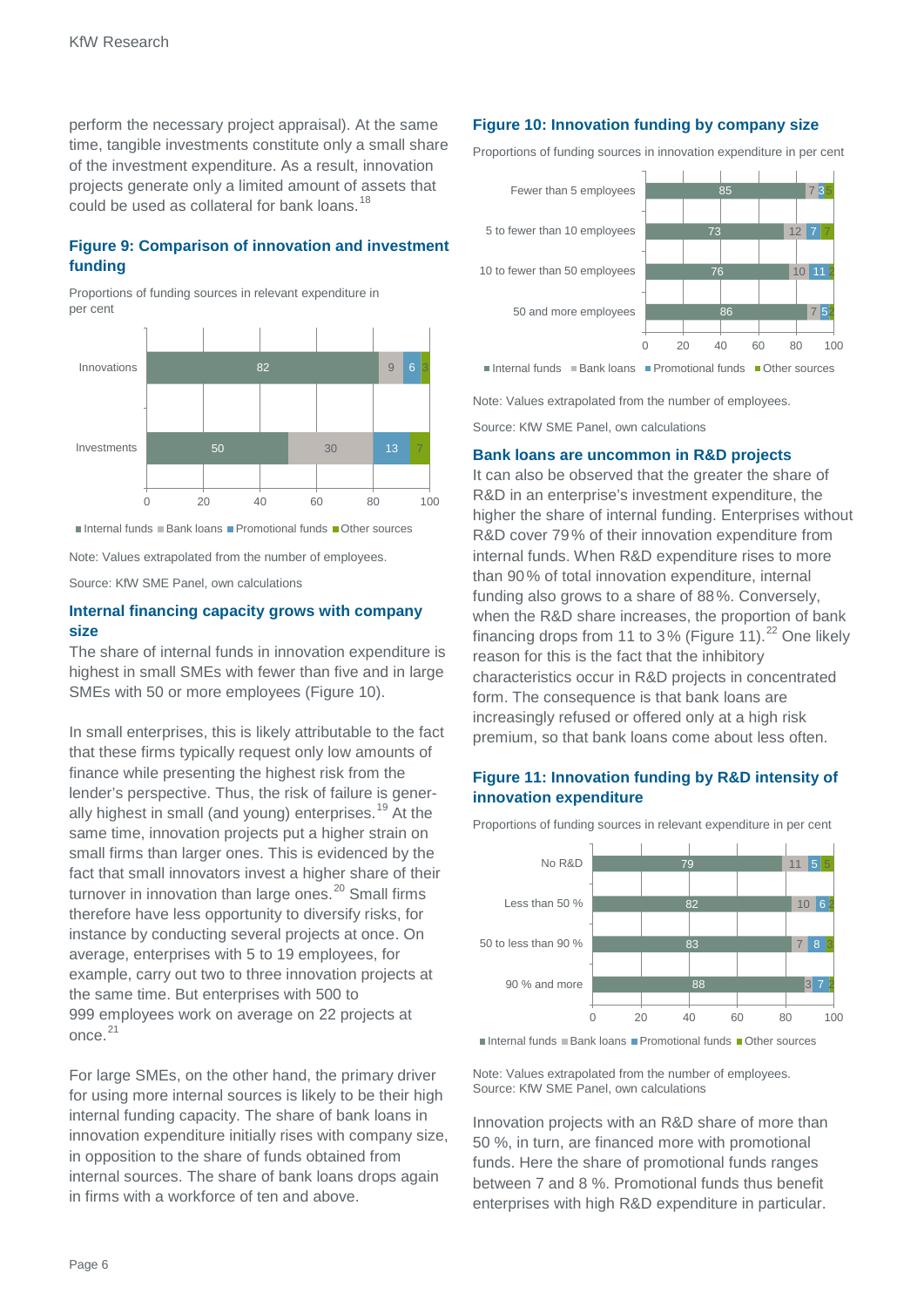# **Turnover shares of new products and services have fallen**

The long-term decline in the share of innovators in the SME sector is reflected in how up-to-date the product ranges are (Figure 12). The turnover shares that were achieved with innovations have decreased continuously since 2004. During that year, 43% of SMEs generated more than half their turnover with new products and services. That share has now dropped to 25% of SMEs. In return, the share of enterprises that generate not more than 10 % of turnover with innovations has grown to 59%. In 2004, that group made up only 30% of SMEs.

# **Figure 12: New products and services as a share of turnover – variation over time**



Note: A product or service is deemed new when the respective enterprise introduced it into the market within the past five years. Figures extrapolated to the number of enterprises.

Source: KfW SME Panel, own calculations

Significant sectoral differences are evident in the development of turnover shares with new products and services (Figure 13). In the service sector, the share of enterprises with a high share of innovation in overall turnover has fallen continuously. In manufacturing that proportion initially increased up to 2008. The economic and financial crisis then caused a noticeable turnaround. The proportion of SMEs in which new products accounted for more than 50% of turnover dropped from 39 to 26%. That share rose again slightly after the financial crisis. But since then, manufacturing has also been following the overall trend among SMEs. The share of SMEs in manufacturing in which innovations account for 50% or more of turnover is down to 22%.

In the service sector the trend has been even more negative. Here the share of enterprises with a high innovation to turnover ratio (more than 50%) has dropped from 45 to 27%. At the same time, the share of enterprises with low turnover from innovation (not more than 10%) has doubled from 28 to 57%.

# **Figure 13: New products and services as a share of turnover by sector**



Note: A product or service is deemed new when the respective enterprise introduced it into the market within the past five years. Figures extrapolated to the number of enterprises.

Source: KfW SME Panel, own calculations

Compared with manufacturing, the service sector also presents a slightly different picture overall. The proportion of service enterprises with a high share of innovation in turnover (greater than 50%) is slightly higher in general. This is likely to be due, among other things, to the different sizes of enterprises. Because small enterprises have smaller product ranges, innovations they successfully bring to the market have a stronger impact on the turnover share than those of large enterprises. Besides, it is evident that the innovations of service enterprises are more often designed to achieve fast innovation success than in manufacturing.<sup>[23](#page-16-22)</sup>

# **Own R&D as a source of innovation is rather uncommon**

R&D is defined as 'systematic creative work aimed at expanding existing knowledge [...] and using it with the objective of finding new potential applications'.<sup>[24](#page-16-23)</sup> It is rather uncommon for SMEs to conduct R&D. In 2014/2016, a mere 5% of SMEs conducted R&D of their own on a continuous basis and a further 4% did so occasionally (Figure 14). In absolute figures, that was 173,000 SMEs with continuous and 154,000 with occasional R&D. That means a total of just under 71% of innovative SMEs bring forth new products and processes without conducting their own R&D.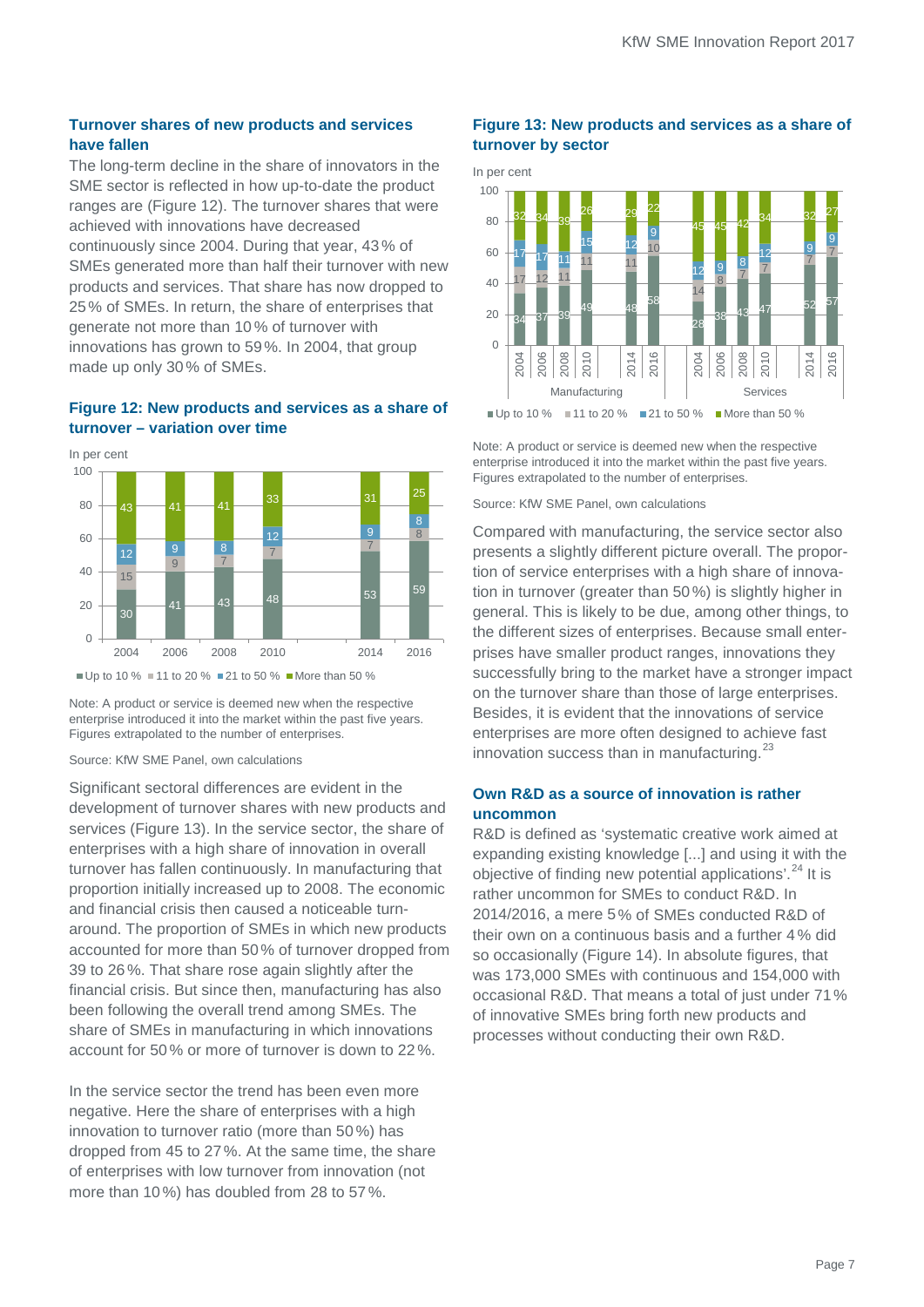# **Figure 14: Enterprises with research and development activities of their own**

In per cent



Note: Figures extrapolated to the number of enterprises.

Source: KfW SME Panel, own calculations

# **Share of SMEs conducting R&D almost steady since 2008/2010**

The share of SMEs undertaking R&D activities decreased in the course of the financial and economic crisis. While that share of SMEs was still at around 16% in the period 2004/2006, it fell to around 11% by 2008/2010. It then hovered between 10 and 11%, and dropped slightly to 9% in the period under review.

Enterprises conducting R&D of their own are characterised by the fact that they innovate more regularly and pursue innovation strategies designed to introduce a technology that is new to the market and, hence, to assume the role of a pioneer.<sup>[25](#page-17-0)</sup> A decline in SMEs that conduct R&D is therefore cause for concern because to a certain extent they are at the forefront of innovators in the SME sector, a position that can benefit the German economy as a whole. And yet, for an individual company it may be an attractive choice not to undertake own R&D efforts and must not be a necessity.<sup>[26](#page-17-1)</sup>

A long-term downward trend in the shares of enterprises conducting R&D can be observed in all size classes. In the past three years, larger SMEs with more than ten employees in particular have discontinued own R&D activities (Figure 15).

Nonetheless, it is still primarily the large SMEs that undertake own R&D most often. At 31 %, SMEs with 50 or more employees are twice as likely to undertake R&D projects than enterprises with ten to fewer than 50 employees. Among large SMEs, that share is actually nearly four times higher than in enterprises with fewer than five employees. This is an indication that larger enterprises undertake innovation activities more systematically and make innovation processes more permanent.<sup>[27](#page-17-2)</sup>

# **Figure 15: Enterprises with own (occasional or continuous) R&D by size**

In per cent



Note: Figures extrapolated to the number of enterprises.

Source: KfW SME Panel, own calculations

The sector comparison shows that since 2004/2006 the share of businesses conducting continuous or occasional research has decreased primarily in R&D-intensive manufacturing and the knowledgebased services sector (e.g. IT and information providers, law, tax accounting and management consulting firms) (Figure 16). After the share of enterprises conducting R&D in the R&D-intensive manufacturing sector dropped to its low of 41% in the period 2012/2014, it has now rebounded to 45%. In the service and construction sector there are very few businesses with R&D activities. The current shares are 10% or less.

#### **Figure 16: Enterprises with own (occasional or continuous) R&D by sector**



Other services

Note: Figures extrapolated to the number of enterprises.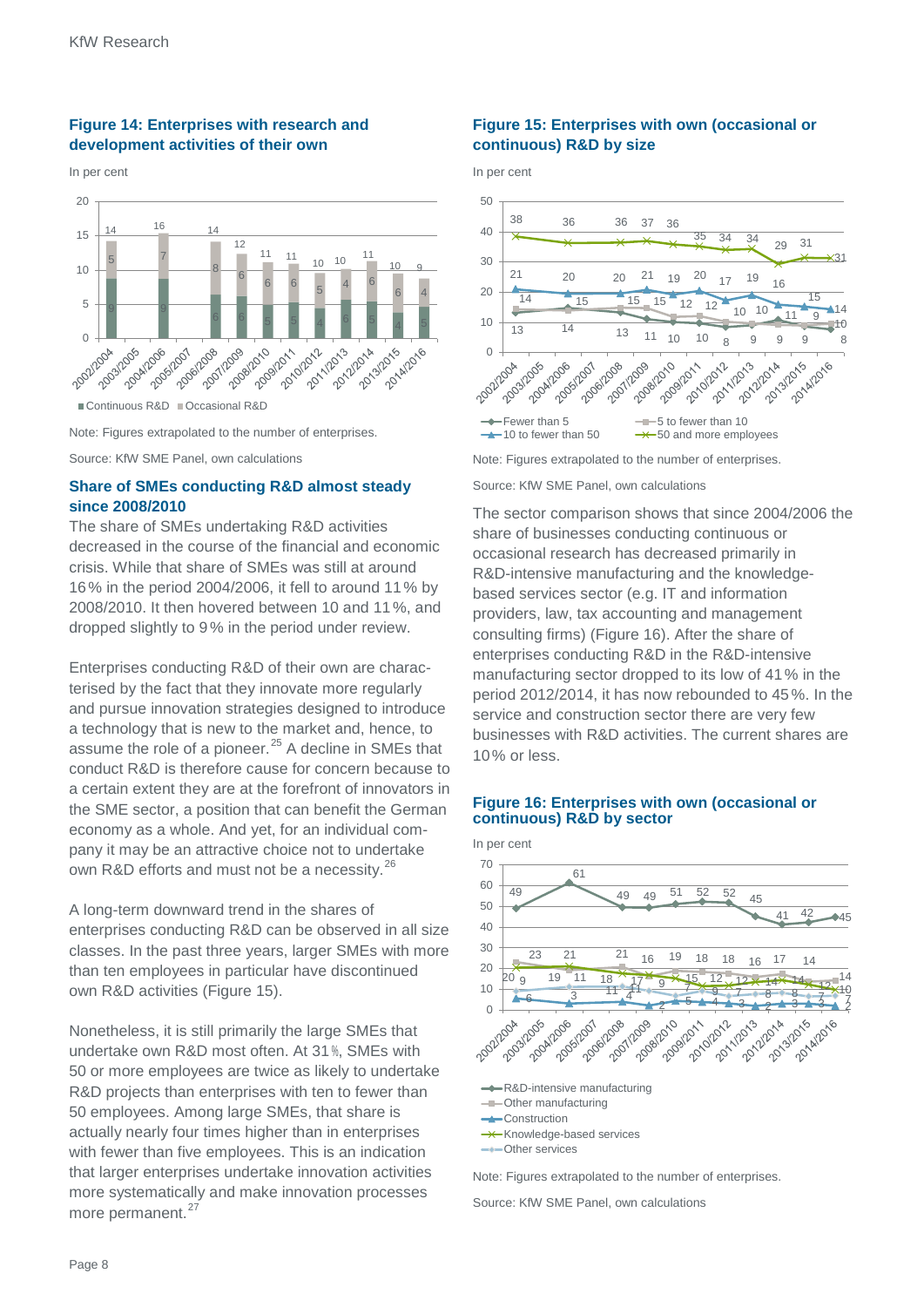#### **Motives for refraining from innovating altogether**

Finally, enterprises without innovation activities were asked for the first time why they refrained from carrying out innovation projects in the period 2014/2016.<sup>[28](#page-17-3)</sup> The reasons for refraining from innovating altogether are in part different from the inhibiting factors which innovators mention as restricting their innovation activities. This is because enterprises do not encounter specific difficulties until the moment they set about innovating. Many obstacles are not foreseeable.

#### **'No need to' is the main reason for not innovating**

The bulk of SMEs, 54%, reported that they did not consider it necessary to innovate during the period under review (Figure 17). This can be seen as an indication that those enterprises do not currently see innovation activity as useful for their business.

One likely reason is that, according to the study by  $ZEW$  and Prognos<sup>29</sup>, the returns on innovation have fallen noticeably in the past decade. Enterprises have little incentive to invest in innovating if it is less profitable. One likely reason behind falling returns on innovation is growing competition, which is primarily reflected in higher pressure on prices and costs and is likely to deter possible latecomers in particular from initiating innovation activities.<sup>[30](#page-17-5)</sup>

#### **Figure 17: Reasons for not innovating in 2014/2016**

Shares of enterprises without innovation activities in per cent



Note: Figures extrapolated to the number of enterprises.

Source: KfW SME Panel, own calculations

It is also possible that other factors play a role here as well. For example, it is conceivable that the technological complexity of innovations increases over time. That makes it harder to imitate them. With respect to the growing importance of digital technologies for innovation, it is plausible that network effects favour pioneer enterprises, making possible imitations such as those often produced by small businesses less profitable.<sup>[31](#page-17-6)</sup>

Another circumstance that may have contributed to the decline in innovation activity is that the low inflation rate and stable exchange rates of the past years have bolstered the competitiveness of German enterprises. Small and medium-sized enterprises are currently achieving high returns,  $32$  so that they have less of a need to innovate. This is particularly true given the high utilisation of production capacities and general skills shortage, which would make it challenging to redirect resources or recruit additional workers for innovation purposes.

Furthermore, it can be presumed that the statement 'No need to' masks a lack of demand for innovative products and services in the relevant market segment. A study by ZEW confirms that 17% of non-innovating enterprises surveyed by the institute state this as a reason. In the public discussion it is often argued that innovation is more necessary than ever. But the share of enterprises reporting a lack of demand for innovative products or services has more than doubled against 2004/2006.<sup>[33](#page-17-8)</sup>

Not least, some market segments can afford to do without innovation activities for a certain period of time on the back of successful past innovation.

The share of enterprises that see no need to innovate differs very little by company size (Figure 18). In contrast, significant differences exist from one sector to another. Enterprises in R&D-intensive manufacturing and construction mentioned this reason most frequently (Figure 19).

R&D-intensive manufacturing is characterised by a high share of innovators and lively innovation activity. The large share of enterprises that see no need to innovate is therefore based on a relatively small group. This is not so in the construction sector. Traditionally, construction has a low rate of innovators. So the high share of enterprises that reported no need for innovating can probably be explained with the specific circumstances of the construction sector and, at present, with the prevailing construction boom as well.

#### **Lack of innovation ideas ranks second**

Twenty per cent of enterprises see no possibilities for innovating in their market segment. This probably conceals the fact that different market segments have different technological possibilities. But the lack of innovation ideas can also be attributed to the fact that enterprises do not have the skills needed to harness innovation opportunities and develop ideas. The absence of skills gains more significance because the internet boom has not yet been followed by a new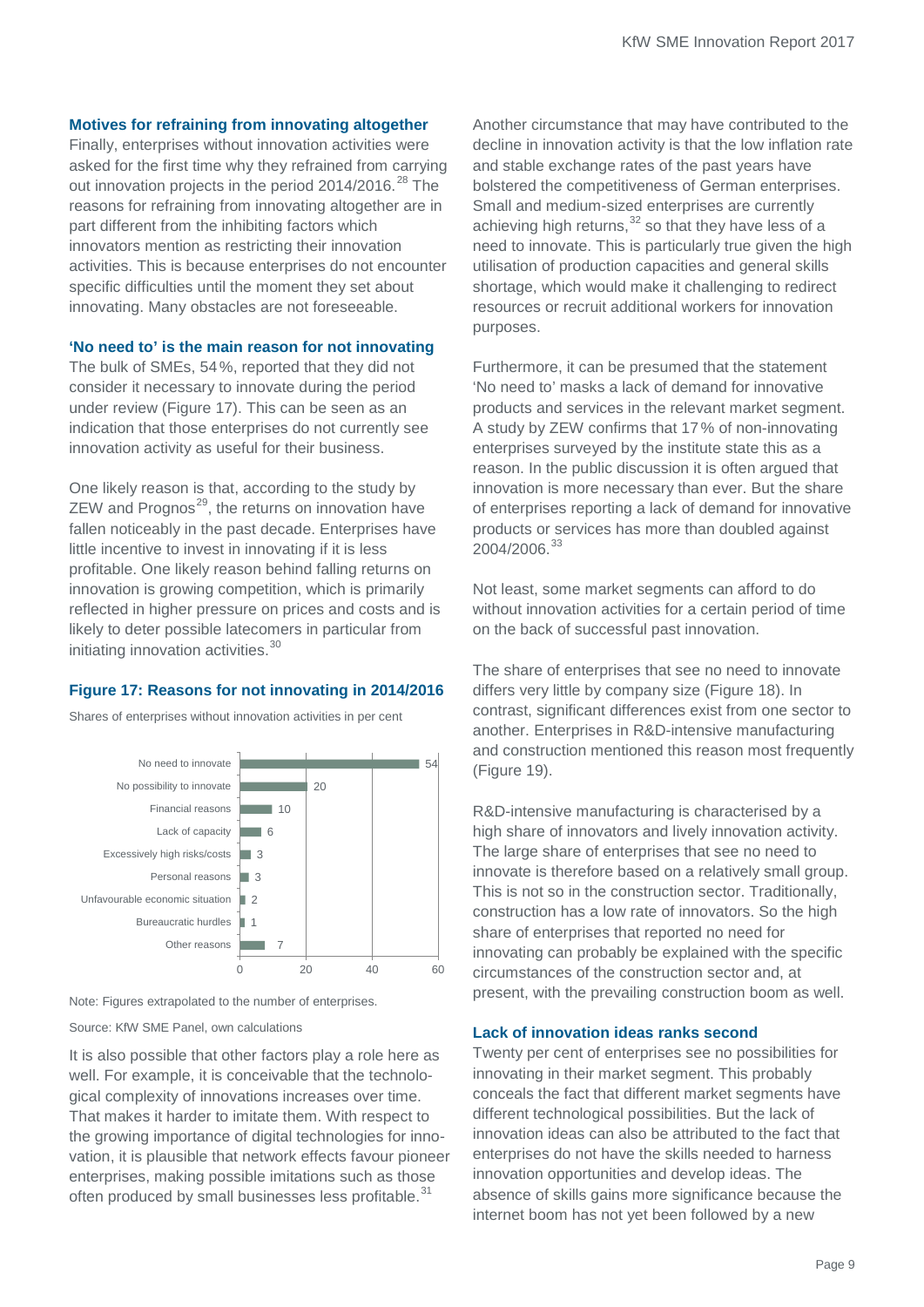technological wave. Thus new innovation opportunities for the wider SME sector have not thrust themselves upon the enterprises in the past years either.

# **Figure 18: Reasons for not innovating by company size**

Shares of enterprises without innovation activities in per cent



Note: Figures extrapolated to the number of enterprises.

Source: KfW SME Panel, own calculations

At first glance, it is surprising that the share of enterprises mentioning this reason is lowest among the small ones. It could also have been expected that small enterprises in particular would be most severely restricted in the development of innovation ideas by their limited resources. This is probably because small, non-innovative enterprises face other specific barriers more directly (e.g. financial constraints). The lack of innovation ideas appears therefore less relevant for them. [34](#page-17-9)

Lack of innovation ideas is mentioned most often in the service sector as well. Thus it applies at the same time to sectors with a generally low innovator rate. By contrast, lack of innovation ideas is mentioned least often in the construction sector, which also has a low share of innovators. In return, the highest share of enterprises here – around two thirds – see 'no need to innovate'.

#### **Financing difficulties rank third**

Financial reasons were reported as a motive by 10% of SMEs that do not innovate. The current survey thus confirms the findings of a study by the ZEW which arrived at similar results.<sup>[35](#page-17-10)</sup> If we apply this value to the share of non-innovators among SMEs, the share of innovators could be seven percentage points higher if

financing difficulties were removed. In a similar way as for innovators, non-innovative SMEs reporting financing difficulties were also mostly small firms. $36$  Enterprises indicating financial reasons were mainly from the segments of other manufacturing and other services – segments that have a relatively low profit margin<sup>[37](#page-17-12)</sup> as well as, along with the service sector, below-average credit ratings.<sup>[38](#page-17-13)</sup>

# **Figure 19: Reasons for not innovating by economic sector**



Shares of enterprises without innovation activities in per cent

Other services

Note: Figures extrapolated to the number of enterprises.

Source: KfW SME Panel, own calculations

#### **Lack of capacity ranks fourth, at six per cent**

Lack of capacity for innovation was reported by 6% of SMEs. The healthy business cycle is likely to be one of the reasons this aspect was mentioned – if only by a small percentage of enterprises. This finding is consistent with the fact that few enterprises (2%) mention an unfavourable economic situation as a reason for not innovating.

Construction firms and knowledge-based service providers mentioned lack of capacity most often. The construction sector in particular has been in a boom phase for some time now. Companies are likely prioritising the completion of existing jobs over the development of new products and processes.

Non-innovative SMEs are least likely to mention the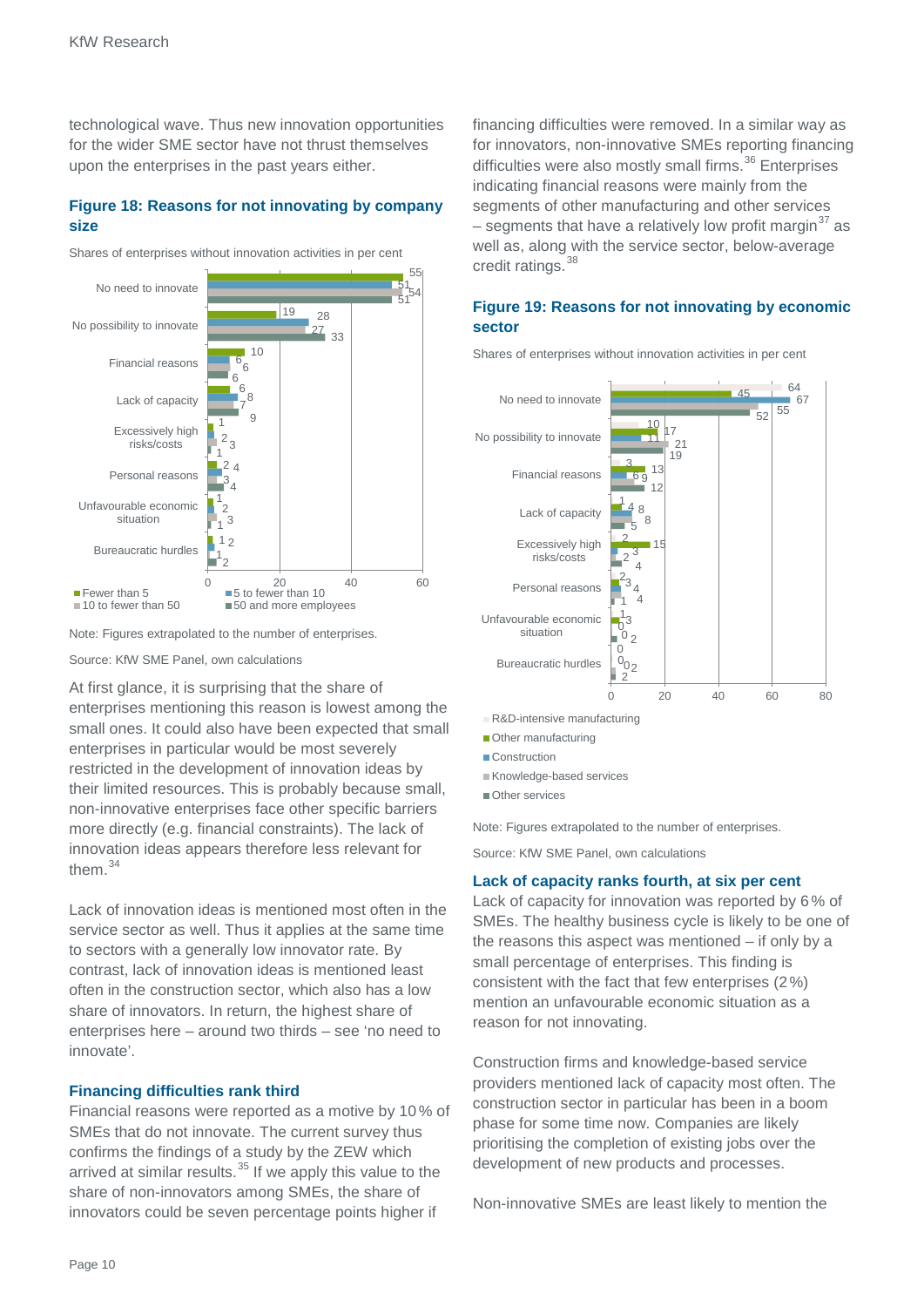factors 'excessively high risks/costs', 'personal reasons' and 'bureaucratic hurdles'. These are the aspects which innovators mention most frequently. This is attributable to the initially outlined problem complex that enterprises often do not perceive barriers until they start working on specific innovation projects.

#### **Conclusion**

The share of innovators has rebounded noticeably since the slump in the previous period and improved by five percentage points on the previous year. At 27%, however, it remains below the levels of the periods 2011/2013 and 2012/2014. The continuing downward trend in the share of innovators can be attributed to the trend among small enterprises with fewer than five employees. In enterprises with five or more employees, the current shares of innovators are at similar levels as in the two preceding periods mentioned.

This year as well, the ongoing downward trend among small SMEs has affected the share of innovators in almost all economic sectors except 'other manufacturing'. Since the peak of 2004/2006, the share of innovative SMEs has fallen most noticeably in the service and construction sectors. The decline in the share of innovators originated not so much among pioneer enterprises but in the large number of latecomers. This can be seen, for example, in the noticeable decline in the share of innovators with product imitations (-52% on 2004/2006). By contrast, the share of SMEs that conduct R&D of their own has remained nearly constant since 2008/2010.

Furthermore, the stable long-term development of innovation expenditure among SMEs (latest figure: EUR 32.2 billion) shows a widening gap between innovative and non-innovative enterprises. On the one hand, more and more SMEs are abandoning innovation activities of their own. The remaining innovators, on the other hand, are investing all the more in innovation. The steady volume of innovation expenditure among SMEs, however, must not hide the fact that SMEs were far from being able to keep up with the development of innovation activities among large enterprises.

The long-term decline in the overall share of innovators is reflected in how up-to-date the SMEs' product ranges are. The share of SMEs that achieve only 10% or less of their turnover with new products or services has risen from 30 to 59% since 2004. At the same time, the share of enterprises in which innovations make up half or more of their turnover has fallen from 43 to 25%.

Significant differences are apparent between the

financing of innovations and the financing of (tangible) assets. At more than four fifths, internal funds are the dominant source of innovation funding. Bank loans account for only 9%, a small share. By contrast, SMEs fund 30% of their capital expenditure on assets with bank loans and only half from internal funds. These differences illustrate that it is much more difficult to obtain external finance for innovations than for investments in tangible assets. R&D-based innovation projects in particular, in which the inhibiting characteristics are more pronounced (uncertain success, low share of investment in tangible or physical assets), are least likely to be financed with bank loans.

The survey of non-innovative SMEs revealed that more than half do not currently see the need to innovate. This probably conceals the fact that innovations are now less profitable than in previous times – particularly for imitators. Other factors that presumably play a role are lack of demand for innovative products and services and SMEs' good profitability.

Lack of innovation ideas ranks second, demonstrated by the statement 'no possibilities for innovating'. Among other reasons, this is likely due to the fact that lack of expertise makes it hard for SMEs to identify innovation opportunities and develop innovation projects. What is also true, however, is that Germany has not experienced any impetus from major technological breakthroughs in the past years. The current digitalisation wave may represent such a new technological push. The coming years will show whether this will in fact give rise to a renewed increase in the rate of innovators.

SMEs mention funding difficulties as one of the main innovation barriers; for non-innovators it is the third most frequently stated reason for not innovating. On the other hand, non-innovative SMEs rarely perceive costs and risks, lack of human resources and red tape as problematic. On the other hand, these factors are relevant for innovative SMEs, which often refer to them as obstacles as well. The reason these aspects are probably of minor importance to non-innovators is that barriers do not appear until enterprises actually initiate innovation projects and that they are impossible to anticipate.

Some factors that decrease the rate of innovators are perceived less clearly by enterprises.<sup>[39](#page-17-14)</sup> Start-up activity has dropped significantly since 2003. While the start-up rate was still at 2.84% in 2003, it is now down to 1.30%. Young enterprises typically innovate more often than older ones. The decline in start-up activity thus means that the supply of new innovative enterprises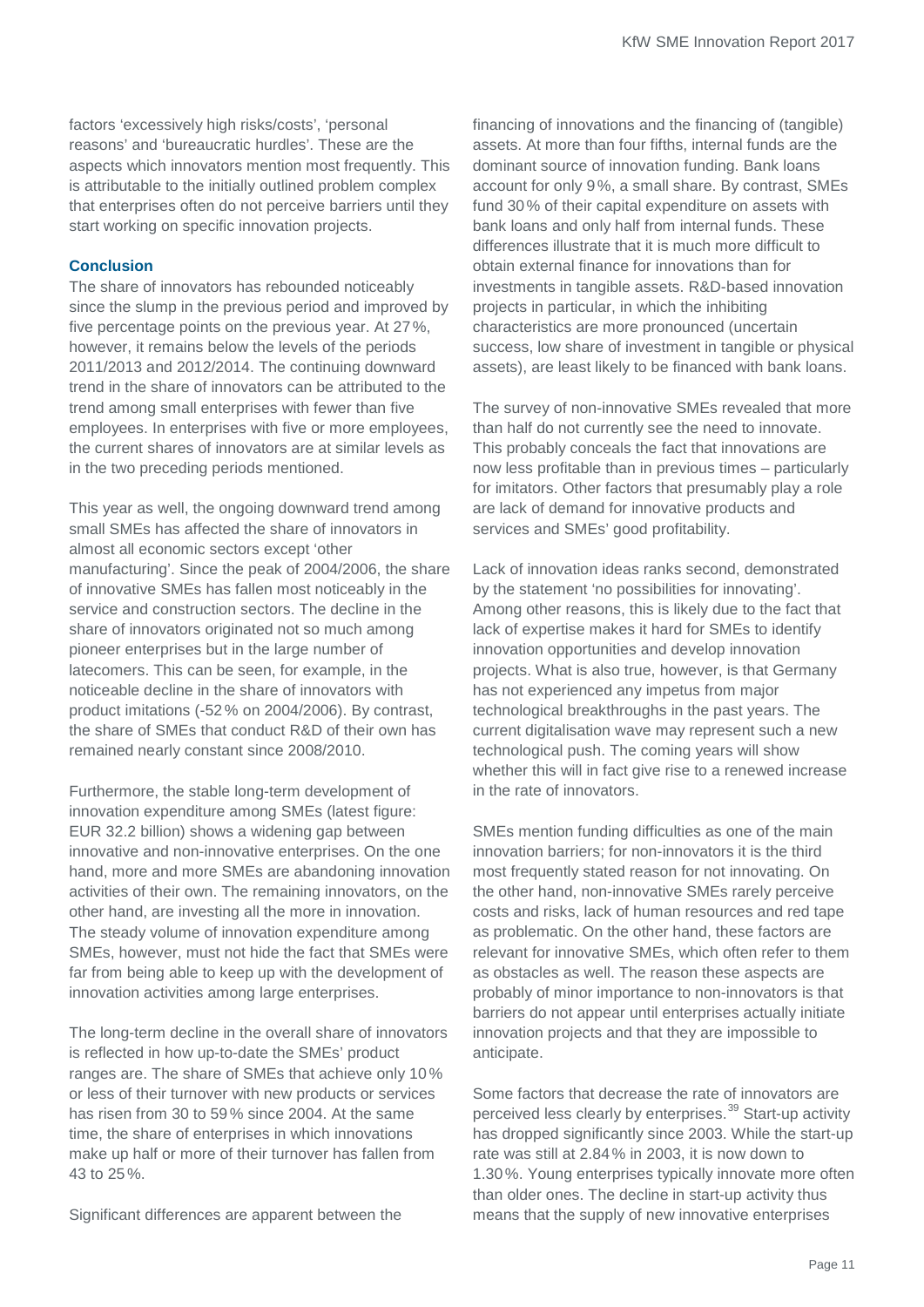#### has stalled.

Ageing workforces also have an adverse impact on enterprises' innovation output. The share of workers over the age of 54 has risen significantly in the past decade as a result of demographic change.<sup>[40](#page-17-15)</sup>

Another factor that has probably played a role is that innovation promotion in Germany in the past years has increasingly focused on enterprises that conduct R&D activities on a continuous basis. Of the enterprises that received promotional funds, the share of enterprises that conduct no R&D fell from 31% in the period 2004/2006 to 25% in 2012/2014. In total, only 7% of innovators conducting no R&D received innovation funding (compared with  $12\%$  in 2006/2008).<sup>[41](#page-17-16)</sup>

#### **Recommendations for action**

Two economic-policy approaches can be derived from the polarisation in innovation activity. First, the development of new technologies and promotion of pioneer enterprises needs to be further reinforced. This is important to safeguard Germany's technological leadership and occupy new fields of technology.

The new federal government should therefore effectively work to achieve the target of raising R&D expenditure to 3.5% of GDP. Many OECD countries pursue ambitious R&D objectives. Germany's progress in R&D expenditure therefore has not yet been sufficient to recover lost ground. It is therefore also necessary to increase the number of enterprises conducting R&D. An international comparison shows that state support for innovation activity in the business sector is rather low compared with the USA, the UK, France and Italy, for example.<sup>[42](#page-17-17)</sup> So there is definitely potential to expand this support.

In addition to expanding existing promotional measures, an important measure is to introduce additional tax incentives to support R&D. Already most OECD countries successfully provide tax incentives to promote R&D. Broadening the R&D basis is likely to benefit less innovative SMEs indirectly as well, as customers' demands within the value chain represent an important incentive for these enterprises to innovate.<sup>[43](#page-17-18)</sup>

In order to counteract the decline in the rate of innovators, however, it is also necessary to strengthen innovation activities across the breadth of predominantly imitative SMEs. These innovators ensure that new technologies are diffused across the economy. Innovations will not have macro-economic impacts such as the hoped-for increase in productivity until technological progress is realised across the

economy as a whole. Besides, this segment employs the bulk of the workforce. Strengthening the competitiveness of these enterprises will therefore benefit a large number of workers. Still, economic policy cannot tackle all reasons identified for the decline in the rate of innovators with the same degree of effectiveness. Areas that provide particularly good starting points are outlined below:

Typically, young enterprises innovate more often. It is therefore necessary to ensure a sufficient supply. Consequently, more people need to be motivated to be entrepreneurs. In order to achieve this, they need to be taught business skills and shown income alternatives at an early stage.

Lack of innovation ideas is an indication that more attention needs to be paid to developing them. Learning and innovation processes need to become more systematised, particularly in firms that conduct no R&D of their own. So, to make this possible, enterprises need to develop an innovation management system that is adapted to their needs. Studies demonstrate that even simple employee-specific measures lead to advances in innovation. Incentives such as employee suggestion schemes, relevant agreed targets or different types of teamwork are recognised as helpful and relatively easy measures to implement.<sup>[44](#page-17-19)</sup>

Particularly with a view to ageing workforces, measures such as putting together multi-age teams and training employees are deemed important for harnessing and expanding existing skills within enterprises and maintaining their innovative capacity.

In addition, SMEs that do not conduct R&D often need better access to scientific-technological expertise.<sup>[45](#page-17-20)</sup> Economic-policy measures – such as advisory services or information – can also be supportive here.

Not least, lack of innovation ideas may also reflect lack of human resources. The skills shortage is a barrier to innovation frequently mentioned by innovative SMEs. Playing an active role in training and ongoing education helps enterprises recruit new skills, keep existing skills up to date and mitigate the consequences of an ageing workforce.

Financing problems are a significant obstacle to innovation for innovators and SMEs without innovation activities. Despite the generally good financing climate, the share of innovators with external and internal funding difficulties has grown by around two fifths since 2004/2006.[46](#page-17-21) This primarily affects small enterprises and those with ambitious innovation strategies.<sup>[47](#page-17-22)</sup> It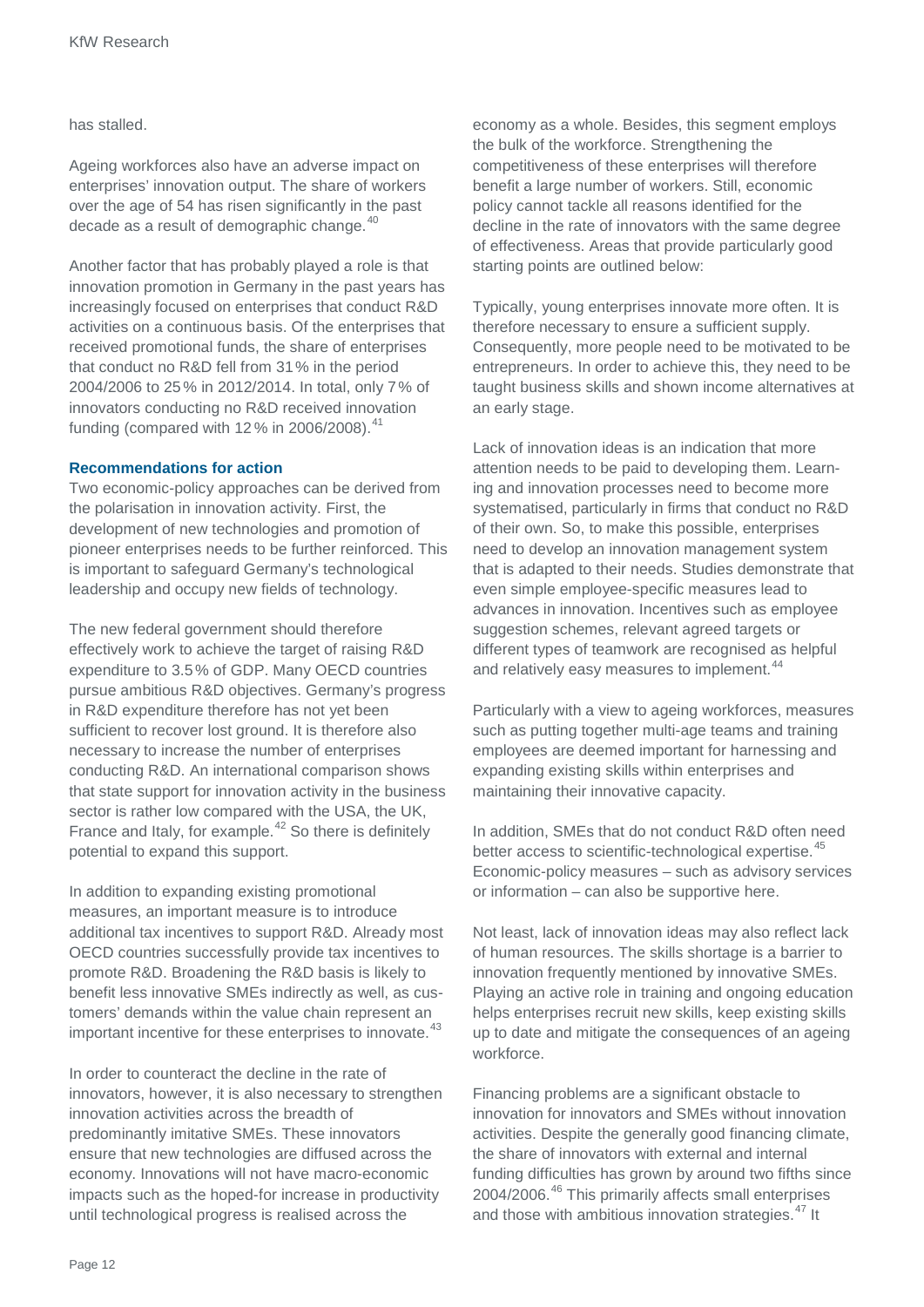underscores the fact that in addition to expanding support for top innovators, promotional measures that reach the breadth of the SME sector must be stepped up as well.

It is important to note in this regard that the decline in imitative innovators goes hand-in-hand with decreasing support offers for innovations of enterprises that do not conduct R&D. Programmes that focused on advice, human resources development and the use of property rights in particular have been scaled back.<sup>[48](#page-17-23)</sup> The important task here is to apply the lessons learned from these promotional schemes to the specific design of new and the further development of existing programmes.

Last but not least, generating imitative innovations in particular is heavily dependent on the cyclical situation. The current business cycle is exceptionally positive and business expectations are significantly better than in past years. Not least, all economic-policy measures that contribute to maintaining the favourable cyclical situation therefore also bolster innovation activity across the SME sector as a whole. ■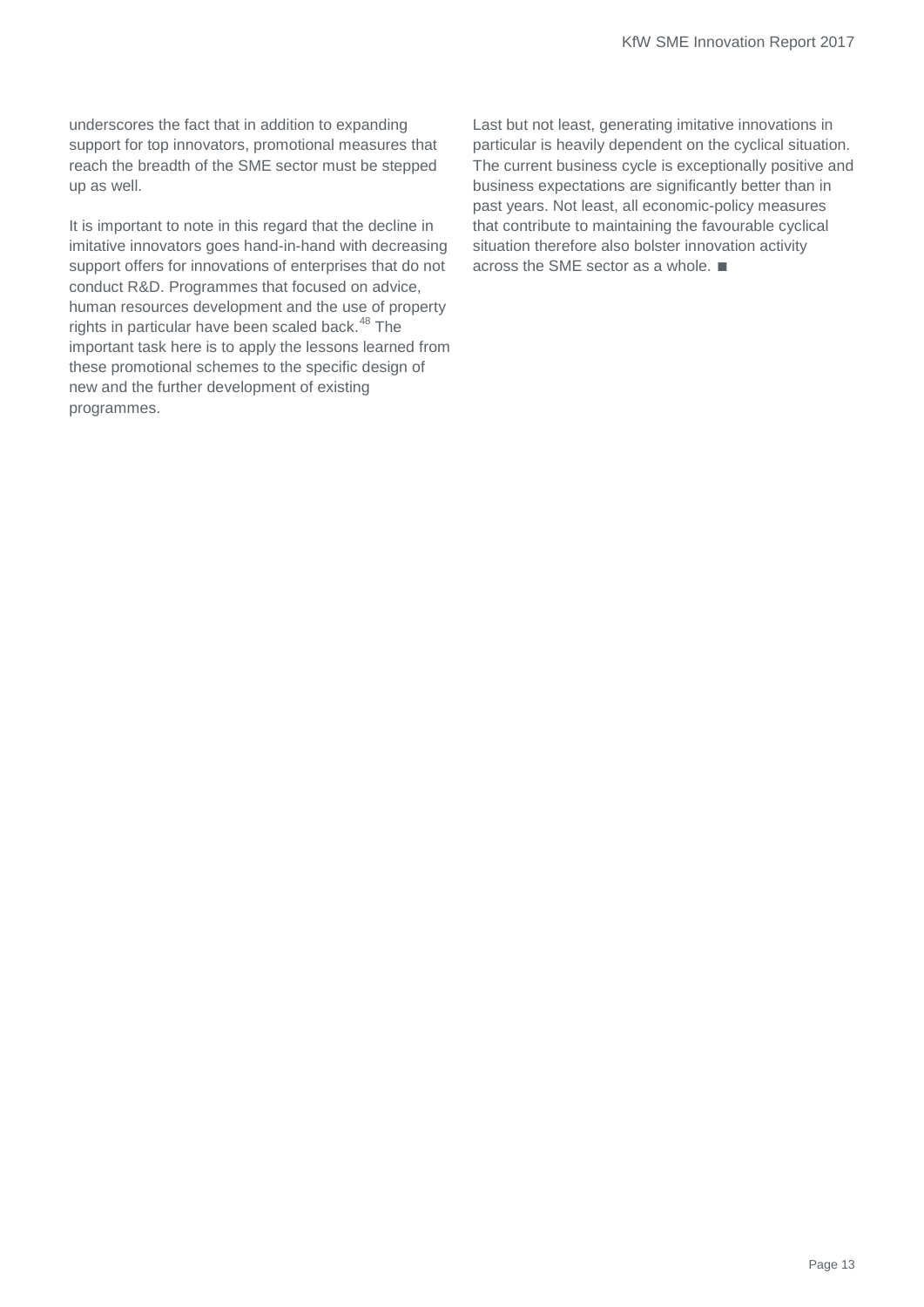# **The structure of innovative SMEs in 2014/2016**

The SME sector, according to KfW's definition, covers all enterprises in Germany whose annual turnover does not exceed EUR 500 million. By this definition, around 3.71 million SMEs exist in Germany. The SME sector thus accounts for 99.95% of all enterprises in Germany. A good one million of these enterprises are innovators.

The majority of innovative SMEs are small enterprises. Most innovative SMEs (744,000 enterprises, or 74%) have fewer than five employees. This high proportion of small innovative SMEs is due to the overall structure of small and medium-sized enterprises, as 81% of all SMEs have fewer than five employees. The manufacturing industry accounts for 9% of innovators while the service sector represents 87%.

Seventy-one per cent of innovative SMEs do not conduct any R&D of their own. A mere 17% perform research continuously while 13% undertook some R&D activities only occasionally in the past three years.

#### **Figure 20: Innovative SMEs by company size**

In per cent



Note: Figures extrapolated to the number of enterprises. Source: KfW SME Panel, own calculations

#### **Figure 21: Innovative SMEs by industry**

In per cent



Note: Figures extrapolated to the number of enterprises. Source:

KfW SME Panel, own calculations

#### **Figure 22: Innovative SMEs by own R&D activity**

In per cent



Note: Figures extrapolated to the number of enterprises.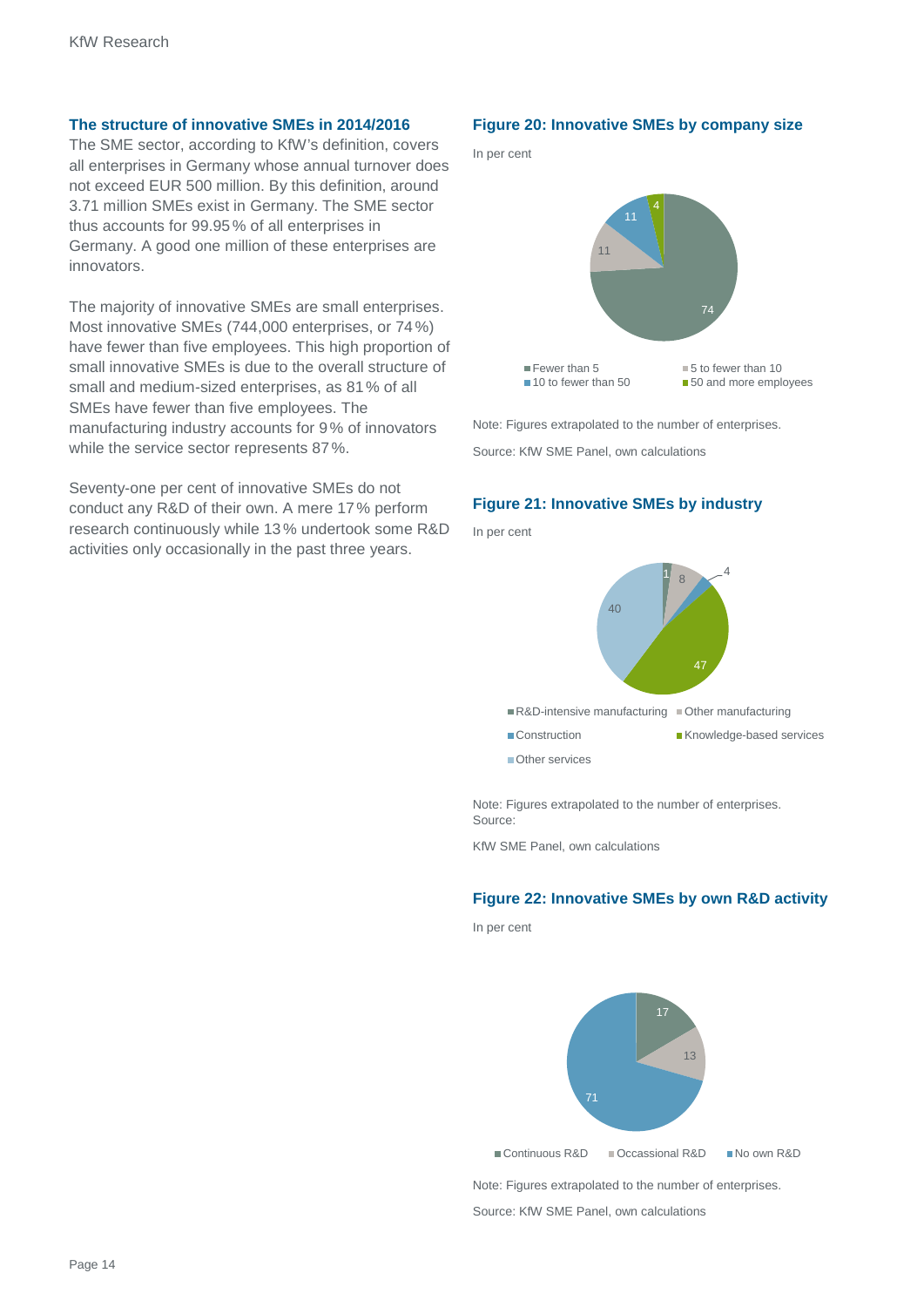# <span id="page-16-0"></span>**KfW SME Panel**

<span id="page-16-1"></span>The KfW SME Panel (KfW-Mittelstandspanel) has been conducted since 2003 as a recurring postal survey of small and medium-sized enterprises in Germany with annual turnover of up to EUR 500 million.

<span id="page-16-2"></span>With data based on up to 15,000 companies a year, the KfW SME Panel is the only representative survey of the German SME sector, making it the most important source of data on issues relevant to the SME sector. Due to the fact that it is representative of all SMEs of all sizes and across all branches in Germany, the KfW SME Panel offers projections for even the smallest companies with fewer than five employee. A total of 11,043 SMEs took part in the current wave.

<span id="page-16-5"></span><span id="page-16-4"></span><span id="page-16-3"></span>Analyses of long-term structural developments in the SME sector are performed on the basis of the KfW SME Panel. It gives a representative picture of the current situation and the needs and plans of SMEs in Germany. It focuses on annually recurring information on companies' performance, investment activity and financing structure. This tool is the only way of determining quantitative key figures for SMEs such as investment spending, loan demand and equity ratios.

<span id="page-16-8"></span><span id="page-16-7"></span><span id="page-16-6"></span>The basic population used for the KfW SME Panel comprises all SMEs in Germany. These include privatesector companies from all sectors of the economy with annual turnover of not more than EUR 500 million. The population does not include the public sector, banks or non-profit organisations. Currently there are no official statistics providing adequate information on the number of SMEs or the number of people they employ. The survey used the German Company Register (Unternehmensregister) and the official employment statistics (Erwerbstätigenrechnung) to determine the current population of SMEs.

<span id="page-16-11"></span><span id="page-16-10"></span><span id="page-16-9"></span>The KfW SME Panel sample is designed in such a way that it can generate representative, reliable data that are as precise as possible. The sample is split into four groups: type of promotion, branches, firm size as measured by the number of employees, and region. In order to draw conclusions on the basic population based on the sample, the results of the survey are weighted/extrapolated. The four main stratification criteria are used to determine the extrapolation factors. These factors look at the distribution in the net sample (in line with the four group characteristics) in relation to their distribution in the population as a whole. Overall, two extrapolation factors are determined: an unlinked factor for extrapolating qualitative parameters to the number of SMEs in Germany, and a linked factor for extrapolating quantitative parameters to the number of employees in SMEs in Germany.

<span id="page-16-23"></span><span id="page-16-22"></span><span id="page-16-21"></span><span id="page-16-20"></span><span id="page-16-19"></span><span id="page-16-18"></span><span id="page-16-17"></span><span id="page-16-16"></span><span id="page-16-15"></span><span id="page-16-14"></span><span id="page-16-13"></span><span id="page-16-12"></span>The survey is conducted by the Financial Services Division of GfK SE on behalf of KfW Bankengruppe. The project received expert advice from the Centre for European Economic Research (ZEW) in Mannheim. The main survey of the 15th wave was conducted in the period from 13 February 2017 to 23 June 2017.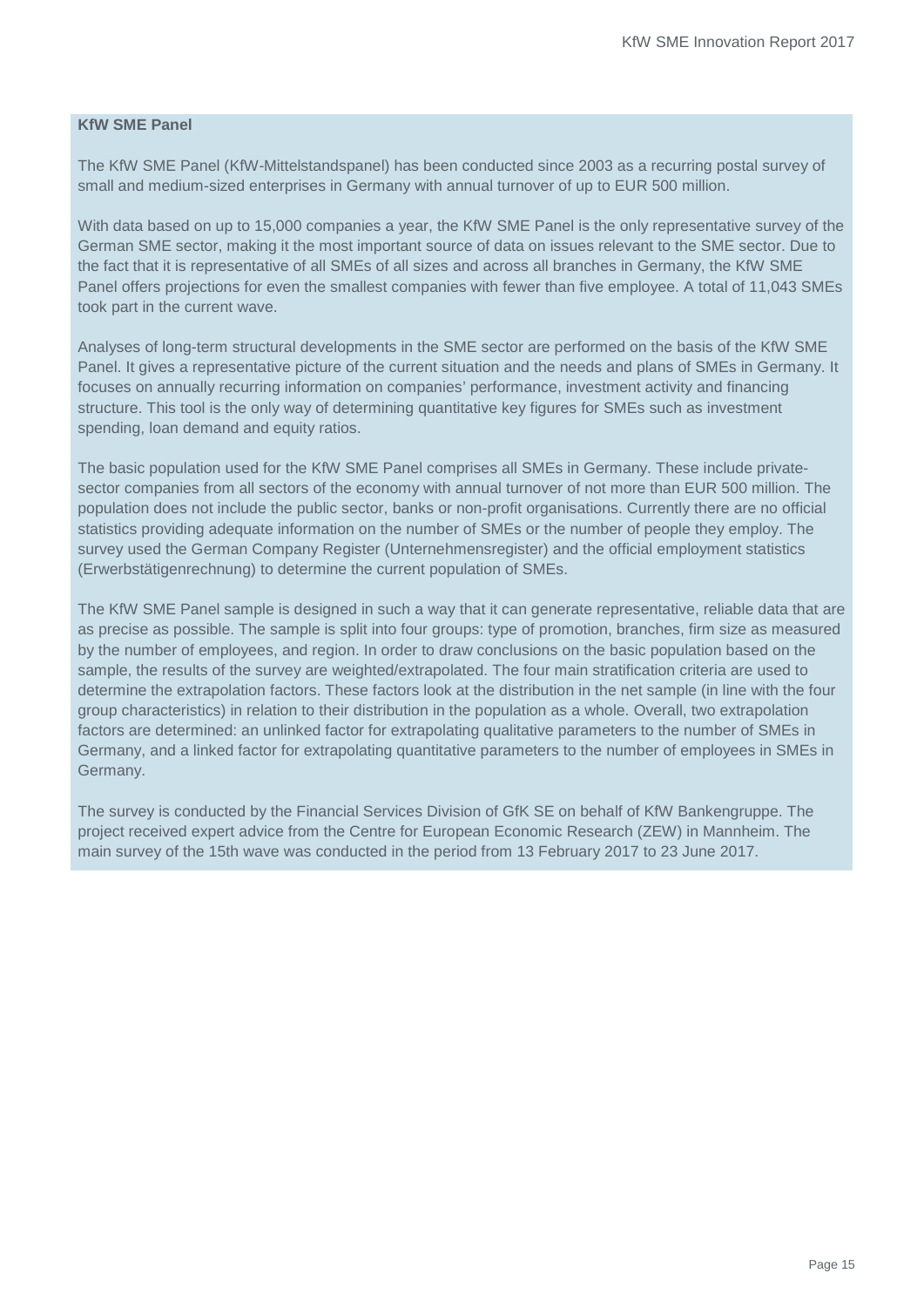<span id="page-17-0"></span><sup>1</sup> Cf. Borger, K., Lüdemann, E., Zeuner, J. and Zimmermann, V. (2013): Deutschlands Wachstum in der Demografiefalle: Wo ist der Ausgang? (Germany's growth in demographic trap: Where is the way out?), Papers and Proceedings, KfW Economic Research (in German).

<span id="page-17-1"></span><sup>2</sup> Cf. Ulku, H. (2004): R&D, Innovation, and Economic Growth: An empirical Analysis, IMF Working Paper 04/195, and Dachs, B., Hud, M. Koehler, C. and Peters, B. (2016): Innovation, Creative Destruction and Structural Change: Firm-level Evidence from European Countries. Industry and Innovation 2(4), p. 346– 381.

<span id="page-17-3"></span><span id="page-17-2"></span><sup>3</sup> Cf. e.g. Zimmermann, V. (2015): What are the hallmarks of consistently successful businesses? Focus on Economics No. 113, KfW Research; Zimmermann, V. (2015): KfW SME Innovation Report 2014. Standstill in Europe is slowing down innovation. KfW Research; Zimmermann, V. (2014): Innovation and Employment Die Beschäftigungswirkung verschiedener Arten von Innovationen in expandierenden und schrumpfenden mittelständischen Unternehmen (*The employment effect of different types of innovation in expanding and contracting SMEs*), Journal of Business Economics, ZfB-Special Issue 4/2013 (in German): p. 131–149 Kritikos, A. S., Hafenstein, M. and Schiersch, A. (2017): Auch kleinste Betriebe stoßen erfolgreich Innovationen an, sie tun es nur seltener *(Micro-businesses, too, stimulate innovation successfully, they just do it less often*), DIW Wochenbericht 27, p 755–761 (in German) and Gerstenberger, J. (2017): Productivity of German SMEs has flatlined – time to act, Focus on Economics No. 172, KfW Research.

<span id="page-17-4"></span><sup>4</sup> Cf. Jensen, M. B.; Johnson, B.; Lorenz, E. and Lundvall, B. A. (2007): Forms of knowledge and modes of innovation. Research Policy 36(5): p. 680–693.

<span id="page-17-5"></span><sup>5</sup> Cf. OECD (2005) (Hrsg.): Oslo Manual. Guidelines for collecting and interpreting innovation data.

<sup>6</sup> The KfW SME Panel captures whether an enterprise has brought forth innovations for a three-year period using the method commonly applied across Europe. Initially the KfW SME Panel surveyed innovative activity only every two years.

<span id="page-17-6"></span> $^7$  Cf. Poschen, K. and Zimmermann, V. (2014): Falling sales expectations curb SME innovation activity in Germany. Economics in Brief No. 58, KfW Research, and for more details Zimmermann, V. (2010): Innovation und Konjunktur (Innovation and economic activity). Points of View No. 10, KfW Economic Research.

<span id="page-17-8"></span><span id="page-17-7"></span> $8$  A rapid spread of innovations can also have negative effects, however. It can reduce the profitability of new-to-market innovations, so that the earnings they generate may be insufficient to recoup the (usually high) development costs. That can lower the incentive to develop new-to-market innovations. Patent laws and other intellectual property rights (e.g. models, copyrights) should therefore provide adequate protection for the interests of pioneer businesses.

<sup>9</sup> Cf. Mansfield, E. (1981): Imitation costs and patents: an empirical study, Economic Journal 91, p. 907–918 and Peters, B. et al. (2014): Firm Growth, Innovation and the Business Cycle. Background Report for the 2014 Competitiveness Report.

<span id="page-17-10"></span><span id="page-17-9"></span><sup>10</sup> The number of employees is calculated including the active owners but excluding trainees and apprentices. Two part-time employees are counted as one fulltime employee.

<span id="page-17-11"></span><sup>11</sup> Cf. Galbraith, J. K. (1952): American Capitalism. The Concept of Countervailing Power. Boston, Hougthon Mifflin, p. 92, Cohen, W. M., Levin, R. C. and Mowery, D. (1987): Firm Size and R&D Intensity. A Re-Examination. Journal of Industrial Economics 35, p. 543–563 or Cohen, W. S. and Klepper, S. (1996): Firm Size and the Nature of Innovation within Industries: The Case of Process and Product R&D. Review of Economics and Statistics 78(2), p. 232–243.

<span id="page-17-12"></span> $12$  Cf. Zimmermann, V. (2017): KfW SME Innovation Report 2016. Innovation is concentrated in increasingly fewer enterprises. KfW Research or Zimmermann, V. (2014): KfW SME Panel 2013: How German SMEs finance their innovations. Focus on Economics No. 50, KfW Research.

<span id="page-17-13"></span><sup>13</sup> Owing to changes in the structure of the questionnaires, older surveys of innovation expenditure under the KfW SME Panel are not directly comparable with current figures.

<span id="page-17-15"></span><span id="page-17-14"></span><sup>14</sup> This includes expenditure on internal and external research and development (R&D), innovation-related expenditure on machinery, equipment, software and external knowledge (e.g. patents and licenses). It also includes expenditure on product design, construction, service design and preparation for the manufacture and sale of innovations. Expenditure on training conducted in the context of innovations and their introduction into the market is included as well.

<span id="page-17-16"></span><sup>15</sup> The Centre for European Economic Research in Mannheim (ZEW) has surveyed the innovation activities of German enterprises on behalf of the Federal Ministry of Education and Research (BMBF) since 1993. This survey is at once the German contribution to the Community Innovation Survey (EIS) of the European Commission.

<span id="page-17-18"></span><span id="page-17-17"></span><sup>16</sup> Cf. Behrens, V.; Berger, M.; Hud, M.; Hünermund, P.; Iferd, Y.; Peters, B.; Rammer, C. and Schubert, T. (2017): Innovation Activities of Firms in Germany -Results of the German CIS 2012 and 2014. Background Report on the Survey of the Mannheim Innovation Panel Conducted in the Years 2013 to 2016, ZEW Documentation No. 17-04.

<span id="page-17-19"></span><sup>17</sup> Cf. Schwartz, M. (2017): KfW SME Panel 2017. Volume of tables, KfW Research.

<span id="page-17-20"></span><sup>18</sup> For more details cf. Zimmermann, V. (2014): KfW SME Panel 2013: How SMEs finance their innovations, Focus on Economics No. 50, KfW Research.

<span id="page-17-21"></span><sup>19</sup> Cf. Müller, S. and Stegmaier, J. (2014): Economic failure and the role of plant age and size. First evidence from German administrative data, IAB Discussion Paper 13/2014.

<span id="page-17-22"></span><sup>20</sup> Cf. Zimmermann, V. (2017): KfW SME Innovation Report 2016. Innovation is concentrated in increasingly fewer enterprises, KfW Research.

<span id="page-17-23"></span><sup>21</sup> Cf. Behrens, V.; Berger, M.; Hud, M.; Hünermund, P.; Iferd, Y.; Peters, B.; Rammer, C. and Schubert, T. (2017): Innovation Activities of Firms in Germany -Results of the German CIS 2012 and 2014. Background Report on the Survey of the Mannheim Innovation Panel Conducted in the Years 2013 to 2016, ZEW Documentation No. 17-04.

<sup>22</sup> These correlations were also apparent in a multivariate regression analysis which took into account the influences of further factors. Cf. Zimmermann, V. (2013): Bestimmungsfaktoren der Innovationsfinanzierung in mittelständischen Unternehmen (*Determining factors of innovation finance in small and mediumsized enterprises*), Zeitschrift für KMU und Entrepreneurship 3/61, p. 197–218 (in German).

<sup>23</sup> Cf. Rammer, C., Gottschalk, S., Peters, B. and Erdsiek, D. (2016): Die Rolle von KMU in Forschung und Innovation in Deutschland (*The role of SMEs in research and innovation in Germany* – in German). Studien zum deutschen Innovationssystem No. 10/2016.

<sup>24</sup> Cf. OECD (2015) (publisher): Frascati Manual 2015. Guidelines for collecting and reporting data on research and experimental development.